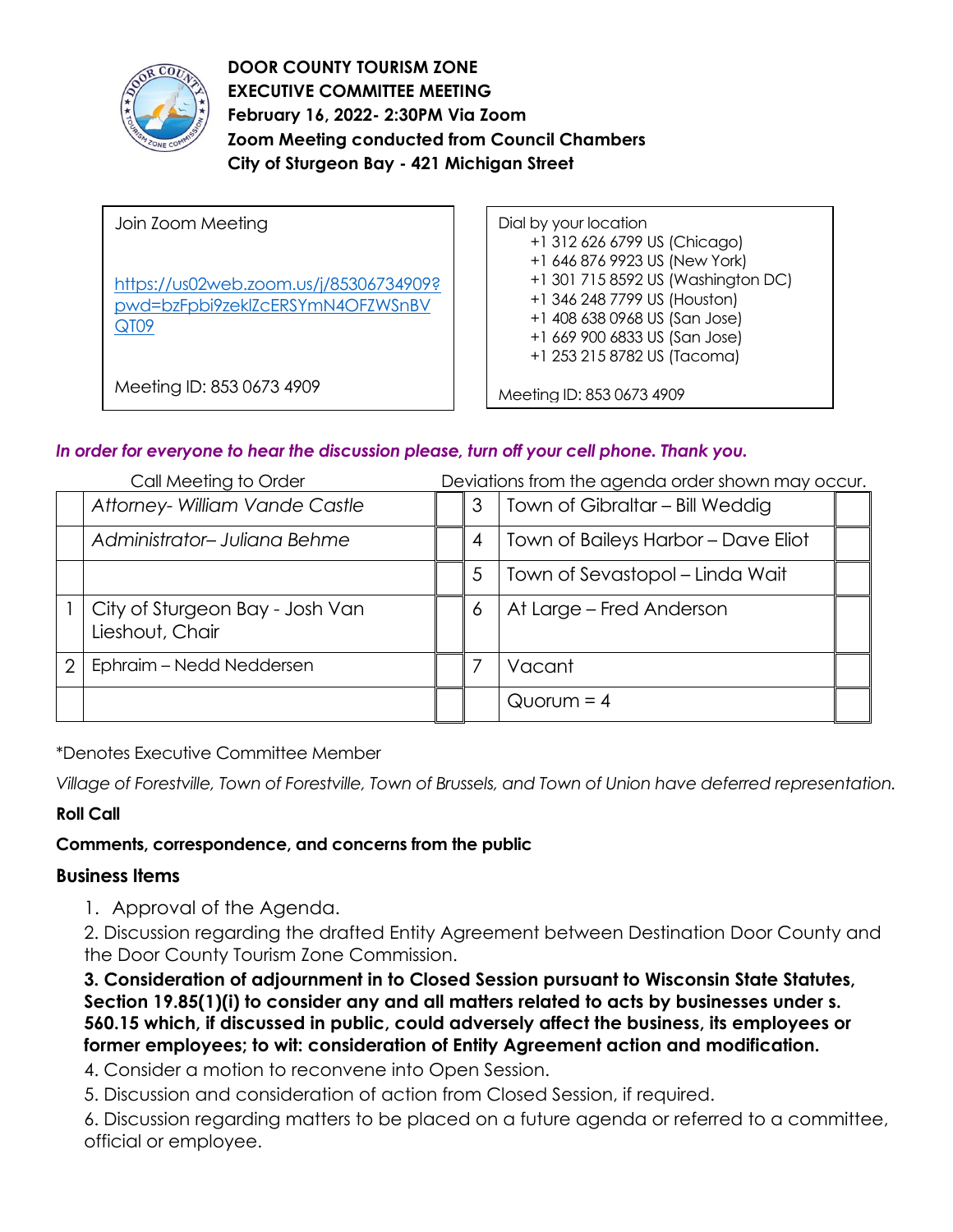## **Adjournment**

### **Public Notice**

Questions regarding the nature of the agenda items or more detail on the agenda items listed above scheduled to be considered by the governmental body listed above can be directed to Josh Van Lieshout, Tourism Zone Commission Chairperson at 920.746.6905 or at jvanlieshout@sturgeonbaywi.org. No action will be taken by any governmental body at the above-stated meeting other than the governmental body specifically referred to above in this notice. Copies of reports and other supporting documentation are available for review at the offices of the Commission located at 10568 Country Walk Lane, Suite #102, Sister Bay during normal business hours. The Tourism Zone Commission office can be contacted by phone: 920-854-6200 or at info@doorcountytourismzone.com.

### **2022 Proposed Meeting Schedule**

February 17<sup>th</sup>, 2022 Full Commission Meeting via Zoom at 9 AM March 17<sup>th</sup>, 2022 Executive Committee Meeting via Zoom at 9 AM April 21<sup>st</sup>, 2022 Full Commission Meeting via Zoom at 9 AM May 19<sup>th</sup>, 2022 Executive Committee Meeting via Zoom at 9 AM June 16<sup>th</sup>, 2022 Full Commission Meeting via Zoom at 9 AM July 21<sup>st</sup>, 2022 Executive Committee Meeting via Zoom at 9 AM August 18<sup>th</sup>, 2022 Full Commission Meeting via Zoom at 9 AM September 15<sup>th</sup>, 2022 Executive Committee Meeting via Zoom at 9 AM October 20<sup>th</sup>, 2022 Full Commission Meeting via Zoom at 9 AM November 17<sup>th</sup>, 2022 Executive Committee Meeting via Zoom at 9 AM December 15<sup>th</sup>, 2022 Full Commission Meeting via Zoom at 9 AM

**Meetings of the full Commission generally alternate months with Executive Committee meetings. Unless otherwise noted, all meetings begin at 9 a.m. Zone meetings are open to the public and input is welcome. If the Agenda includes a Closed Session, all non-Commission members will be asked to leave for that portion of the meeting only.**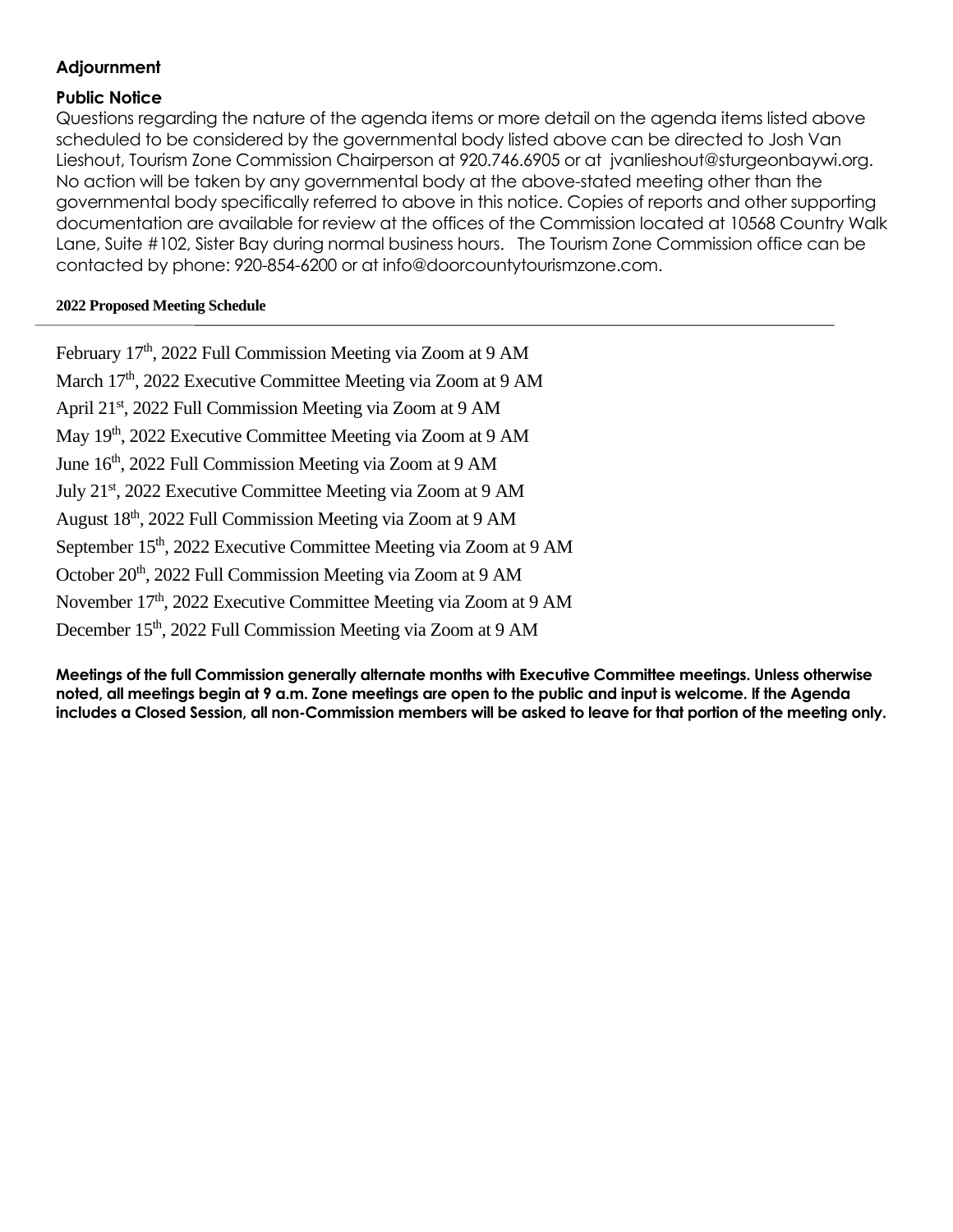| <b>GK DRAFT</b><br>12/16/2021<br><b>DRAFT</b><br>10/26/21                       |
|---------------------------------------------------------------------------------|
| <b>DOOR COUNTY TOURISM ZONE</b><br>Section 66.0615(1m), Stats.                  |
| <b>ENTITY AGREEMENT</b><br>By and Between                                       |
| <b>DOOR COUNTY TOURISM ZONE</b><br><b>COMMISSION</b>                            |
| $and$<br>DOOR COUNTY VISITOR BUREAU, INC.<br>a Wisconsin Non-Profit Corporation |
| <b>ATTORNEY WORK PRODUCT</b><br><b>FOR DISCUSSION PURPOSES ONLY</b>             |
| $(+2021)$                                                                       |
|                                                                                 |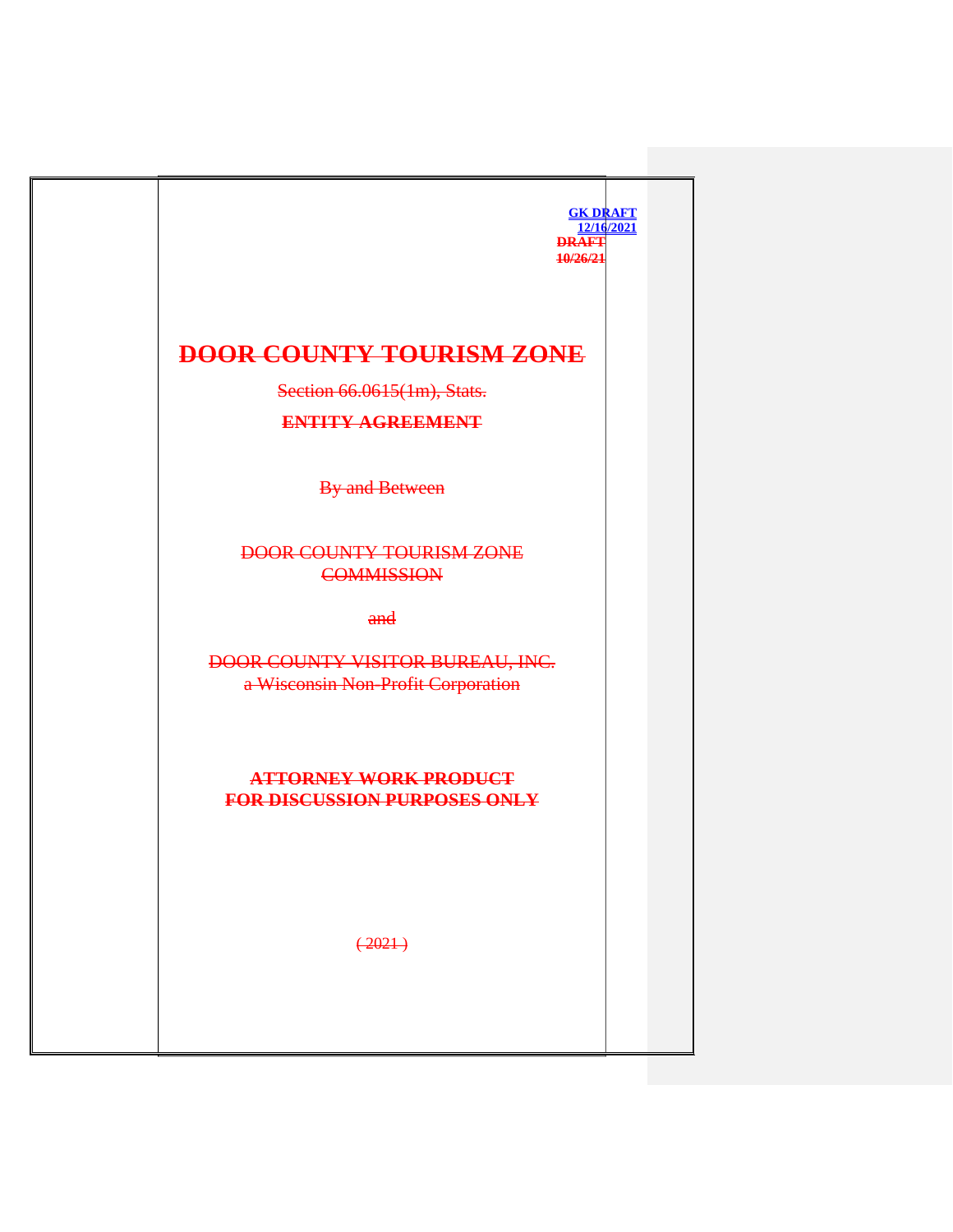# **DOOR COUNTY TOURISM ZONE**

Section 66.0615(1m), Stats.

**ENTITY AGREEMENT**

By and Between

DOOR COUNTY TOURISM ZONE COMMISSION

and

DOOR COUNTY VISITOR BUREAU, INC. a Wisconsin Non-Profit Corporation

**DCVB Proposal ATTORNEY WORK PRODUCT FOR DISCUSSION PURPOSES ONLY**

> $(2021)$ **ENTITY AGREEMENT 2021**

> > $\div$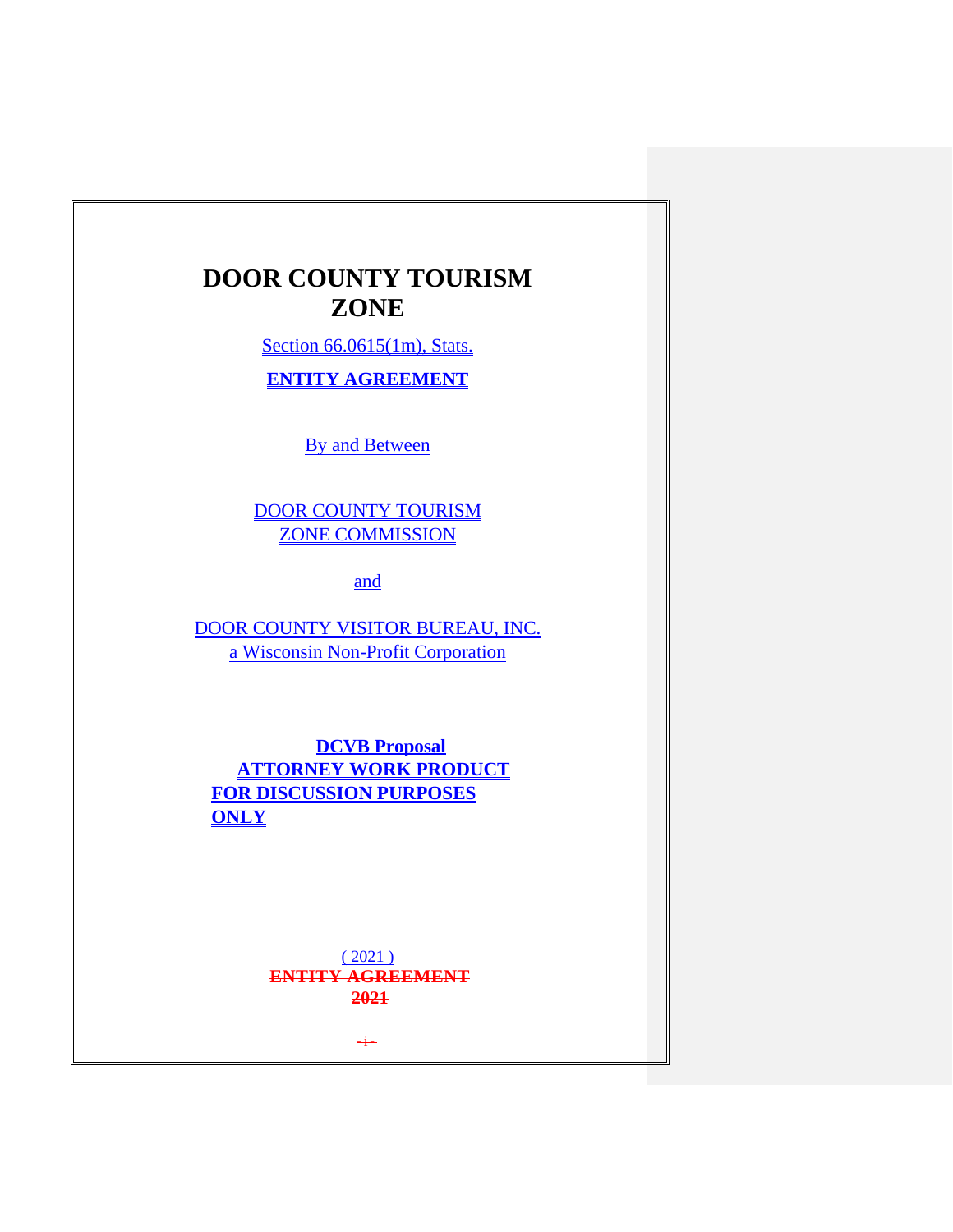| <b>TABLE OF CONTENTS</b>                                                                                       |                                          |  |
|----------------------------------------------------------------------------------------------------------------|------------------------------------------|--|
|                                                                                                                | <u>Page</u>                              |  |
| <b>ARTICLE I</b>                                                                                               |                                          |  |
| <b>PURPOSE</b>                                                                                                 |                                          |  |
|                                                                                                                |                                          |  |
| <b>ARTICLE II</b>                                                                                              |                                          |  |
| <b>DEFINITIONS</b>                                                                                             |                                          |  |
| Section 2.1 Definitions<br>Section 2.2 Use of Phrases; Rules of Construction                                   | $\overline{z}$<br>$\overline{3}$         |  |
| <b>ARTICLE-HI</b>                                                                                              |                                          |  |
| <b>APPOINTMENT AND TERM</b>                                                                                    |                                          |  |
| <b>Section 3.1 Appointment</b><br>Section 3.2 Term<br>Section 3.3 Renewal                                      | $\overline{\mathbf{3}}$<br>$\frac{3}{3}$ |  |
| <b>ARTICLE IV</b>                                                                                              |                                          |  |
| <b>TOURISM PROMOTION &amp; DEVELOPMENT</b>                                                                     |                                          |  |
| Section 4.2 Tourism Promotion & Development Goals & Objectives<br><b>Section 4.4 Marketing Plan Budget</b>     | 4<br>4<br>$\overline{4}$<br>4            |  |
| <b>ARTICLE V</b>                                                                                               |                                          |  |
| <b>COVENANTS OF BUREAU</b>                                                                                     |                                          |  |
| Section 5.1 Due Organization<br>5.2 Board of Directors<br>Section-<br><b>Section 5.3 Bureau Board Meetings</b> | 4<br>5<br>$\overline{\mathbf{5}}$        |  |
|                                                                                                                |                                          |  |
|                                                                                                                |                                          |  |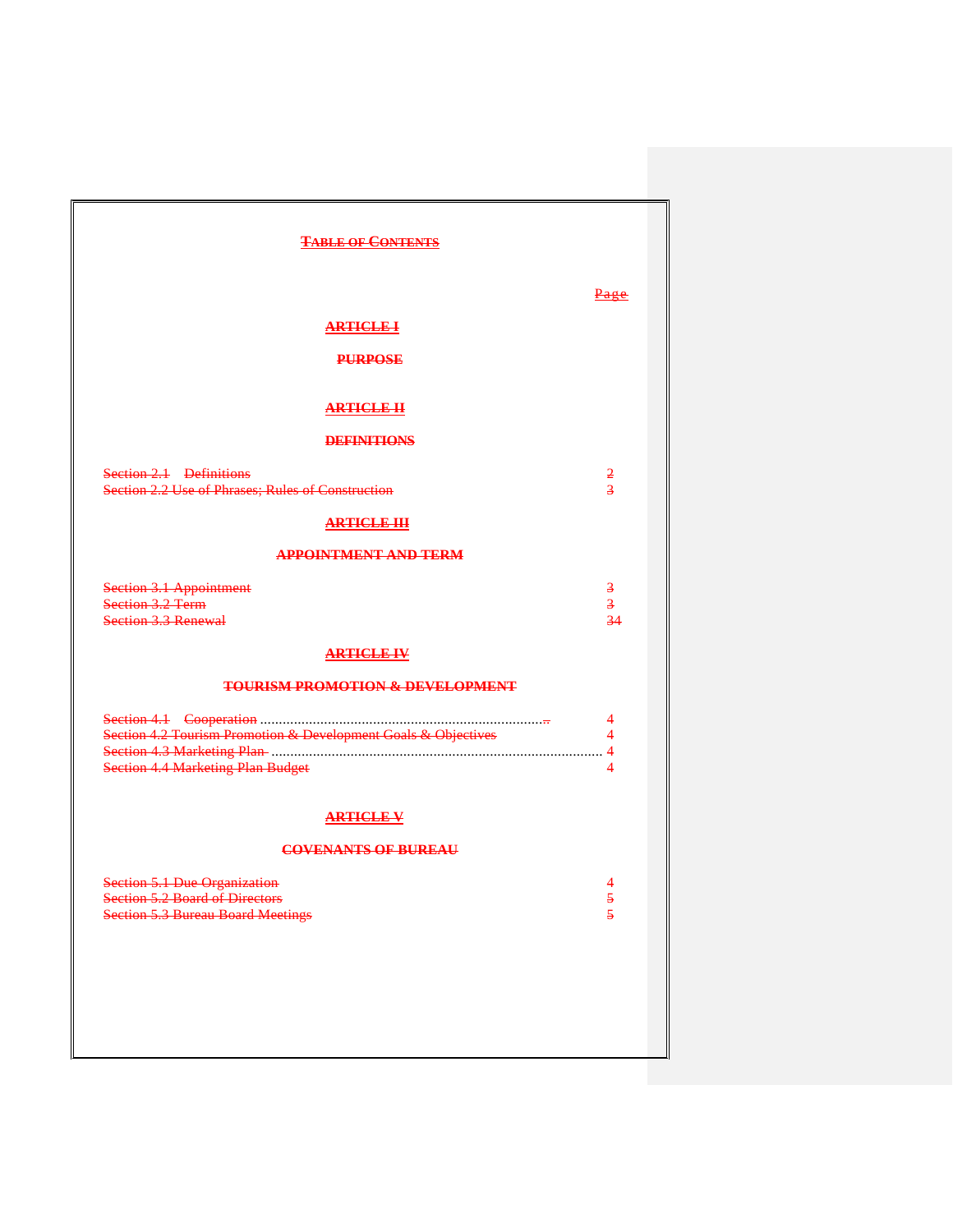### Page

| Section 5.4                                            |  |
|--------------------------------------------------------|--|
| Section 5.5 Strategic Planning                         |  |
| <b>Section 5.6 Community Engagement</b>                |  |
| <b>Section 5.7 Data Collection Satisfaction Survey</b> |  |
| <b>Section 5.8 Annual Audit</b>                        |  |

### **ARTICLE VI**

#### **COVENANTS OF THE COMMISSION**

| Saction 6.1 Roard Mamber Annointmant                                                                                                                                                                                                                                                                                                                                                               |  |
|----------------------------------------------------------------------------------------------------------------------------------------------------------------------------------------------------------------------------------------------------------------------------------------------------------------------------------------------------------------------------------------------------|--|
| Section 6.2 Dichursement of Funds<br>$\sigma$ , $\sigma$ , $\sigma$ , $\sigma$ , $\sigma$ , $\sigma$ , $\sigma$ , $\sigma$ , $\sigma$ , $\sigma$ , $\sigma$ , $\sigma$ , $\sigma$ , $\sigma$ , $\sigma$ , $\sigma$ , $\sigma$ , $\sigma$ , $\sigma$ , $\sigma$ , $\sigma$ , $\sigma$ , $\sigma$ , $\sigma$ , $\sigma$ , $\sigma$ , $\sigma$ , $\sigma$ , $\sigma$ , $\sigma$ , $\sigma$ , $\sigma$ |  |

### **ARTICLE VII**

### **MISCELLANEOUS PROVISIONS**

| Section 7.1<br>Governing Law and Vanua<br>$\sigma$ and $\sigma$ are the $\sigma$ and $\sigma$ and $\sigma$                                                                                                                                                                       |   |
|----------------------------------------------------------------------------------------------------------------------------------------------------------------------------------------------------------------------------------------------------------------------------------|---|
| <u>t en de la participa de la composició de la campa de la participa de la campa</u><br><u>DCCCCOI 7.</u>                                                                                                                                                                        |   |
| ack of Covershility in<br><del>olabha m ab</del><br><b>PARTICULAR PROPERTY OF BU</b>                                                                                                                                                                                             |   |
| hangas in Law<br>$\frac{1}{10}$ countries in the w                                                                                                                                                                                                                               |   |
| Caction 7.5 Tarmination<br><b>PARTIERS IN THE RESIDENCE OF A STATISTIC CONTRACT</b>                                                                                                                                                                                              |   |
| $76 \text{ A}$ compting and $\ell$<br><u> Jechon 7.0 Accounting and Augus</u>                                                                                                                                                                                                    |   |
| Section 7.7<br>Interpretation<br><del>sceucht 7.7</del><br><b>THE CONSTRUCTION OF THE CONSTRUCTION</b>                                                                                                                                                                           |   |
| $\lambda$ action $7.8$ Haadings<br><b>DUURIUIT 7.0 TRURISING</b>                                                                                                                                                                                                                 |   |
| Section 7.0 No Third Dorty Repetitionies<br><u>www.communications.com and the communications of the communication of the communication of the communication of the communication of the communication of the communication of the communication of the communication of the </u> |   |
| $\Omega$ Section $7.10$ Successors<br><u> SCCHUII 7.10 DUCCCOOU O</u>                                                                                                                                                                                                            |   |
| Caction 7.11 Eurther Action                                                                                                                                                                                                                                                      |   |
| Section 7.12 Amondmonts<br><del>50011011 7.12 / MICHUIN JIN</del>                                                                                                                                                                                                                | o |
| Section 7.13 Time is of the Essence                                                                                                                                                                                                                                              | o |
| <b>Section 7.14 Execution in Counterparts</b>                                                                                                                                                                                                                                    | o |
| Coction 7.15 Entire Agreement<br>Devilon <i>The Emily Reportivin</i>                                                                                                                                                                                                             | o |
|                                                                                                                                                                                                                                                                                  |   |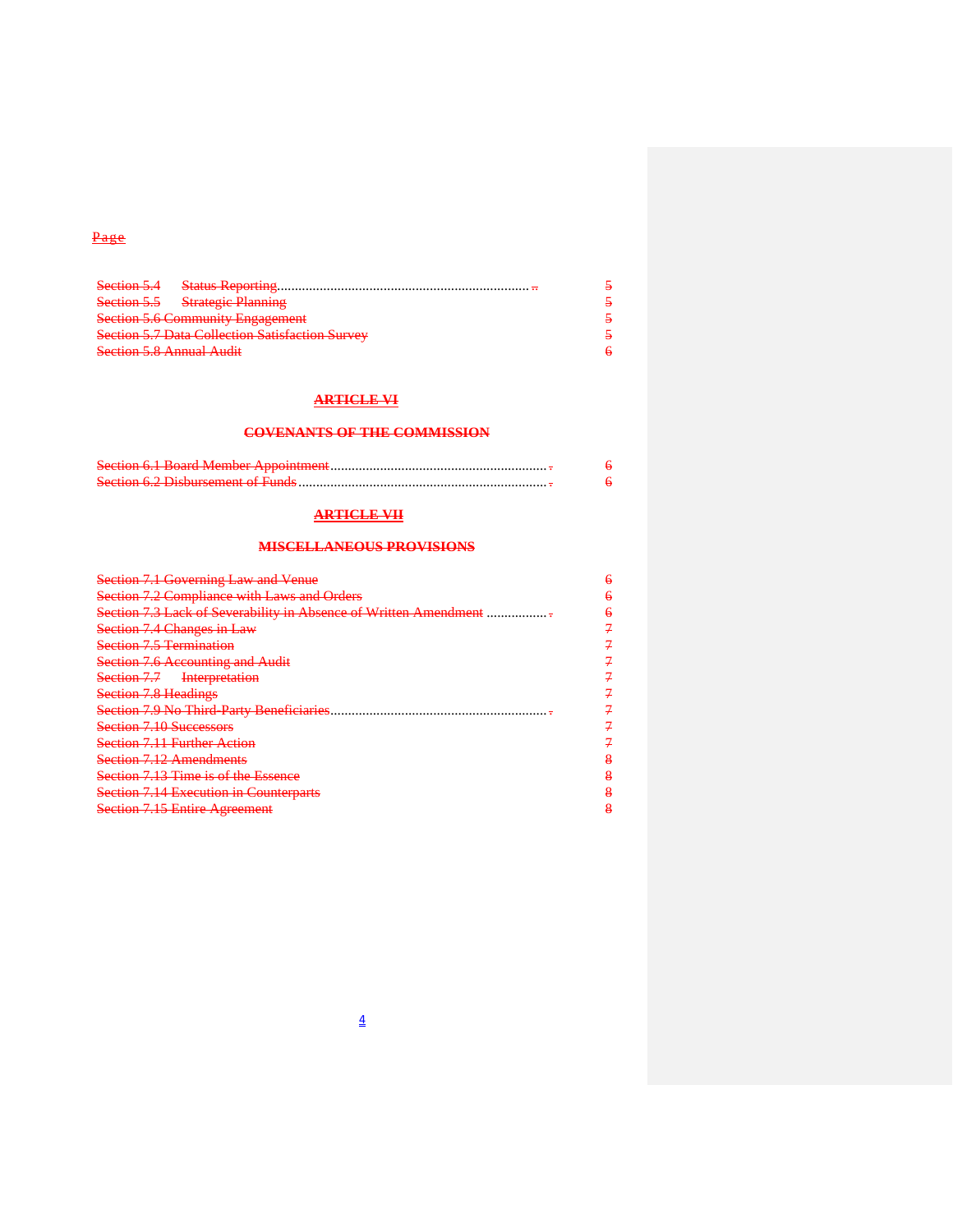#### **DRAFT 10/26/21**

#### **DOOR COUNTY TOURISM ZONE ENTITY AGREEMENT 2021**

**This ENTITY AGREEMENT** is entered into effective as of the date set forth herein below by and between the **DOOR COUNTY TOURISM ZONE COMMISSION**, a local governmental unit and political subdivision and body public and corporate of the State of Wisconsin located in Sister Bay, Wisconsin (the "Commission") and the **DOOR COUNTY VISITOR BUREAU, INC.**, a Wisconsin non-profit corporation located in Sturgeon Bay, Wisconsin (the "Bureau"), pursuant to the provisions of Sec. 66.0615, Wis. Stats.

#### RECITALS

WHEREAS, under and pursuant to the provisions of Sec. 66.0615, Wis. Stats., the municipal governing bodies located in Door County, Wisconsin established a "tourism zone" encompassing the combined corporate municipal boundaries of Door County, Wisconsin, known and referred to as the "Door County Tourism Zone."

WHEREAS, pursuant to the provisions of Sec. 66.0615, Wis. Stats., the municipal governing bodies located in Door County, Wisconsin also adopted and imposed a local room tax throughout the Door County Tourism Zone on the sales price from selling or furnishing, at retail rooms or lodging to transients by hotelkeepers, motel operators, marketplace providers, owners of short-term rentals, and other persons or retailers selling or furnishing accommodations that are available to the public, irrespective of whether membership is required for use of the accommodations which tax is imposed on and collected by the lodging provider from the transient lodger; and

WHEREAS, the Commission was organized by the Door County municipalities under and Municipalities pursuant to the provisions of Sec. 66.0615, Wis. Stats., to administer the room taxes imposed by those Door County municipalitiesMunicipalities and to coordinate tourism promotion and tourism development by various municipalities in Door County; and

WHEREAS, under and pursuant to the provisions of Sec. 66.0615( $\frac{d \ln(1/\ln(1/\ln))}{d}$ ), Wis. Stats., at least seventy (70%) percent of the room tax collected by Door County Municipalities must be spent on tourism promotion and tourism development, and must be forwarded to the Commission or a tourism entity; and

WHEREAS, under the provisions ofpursuant to Sec. 66.0615(1m)(ad), Wis.

**Commented [BZ1]:** Revised recitals below for citations and to reflect other relevant portions of s. 66.0615.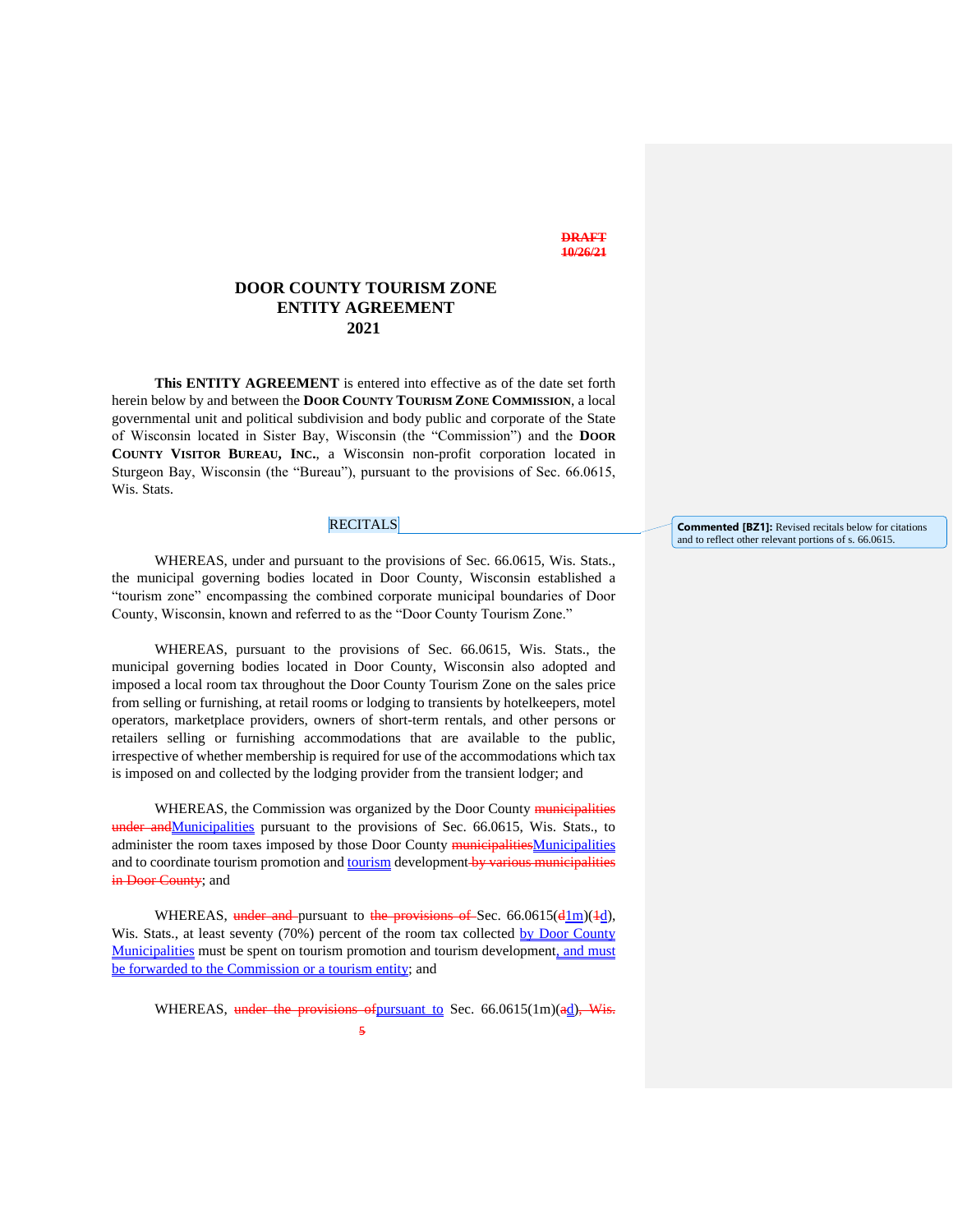Stats., a portion of the seventy (70%) percent of3., the Commission is required to use the room tax collected that must be spent on revenue that it receives from Door County Municipalities for tourism promotion and tourism development must is to be forwarded to a "tourism entity", as that term is, as defined by state statute, in the zone; and

defined in the statute, for tourism promotion and tourism development within the tourism zone; and

WHEREAS, pursuant to Sec. 66.0615(1m)(b)4., the Commission shall contract with a tourism entity from the municipalities in the zone to obtain staff, support services and assistance in developing and implementing programs to promote the zone to visitors; and

WHEREAS, under the provisions of Sec. 66.0615, Wis. Stats., to qualify as a statutory tourism entity, the tourism entity organization must be a nonprofit organization that came into existence before January 1, 2015, spends at least 51 percent of its revenues on tourism promotion and tourism development, and provides destination marketing staff and services for the tourism industry in a municipality located within the tourism zone; and

WHEREAS, the Bureau is a Wisconsin nonprofit organization located in Sturgeon Bay, Wisconsin that came into existence before January 1, 2015 that, spends at least 51 percent of its revenues on tourism promotion and tourism development, and provides destination marketing staff and services for the tourism industry; and

WHEREAS the Commission is desirous of retaining the services of the Bureau as a "tourism entity" under the provisions of Sec.  $66.0615(1)$ , Wis. Stats., to provide tourism promotion and tourism development, and provides destination marketing staff andincluding staff, support services for the tourism industry within, and the development and implementation of programs to promote the Door County Tourism Zone to visitors and the Bureau is desirous of providing such services to and for the Door County Tourism Zone under and pursuant to the terms, covenants and conditions of this Entity Agreement;

NOW, THEREFORE, in consideration of the foregoing recitals and of the mutual covenants and agreements contained herein, the parties agree as follows: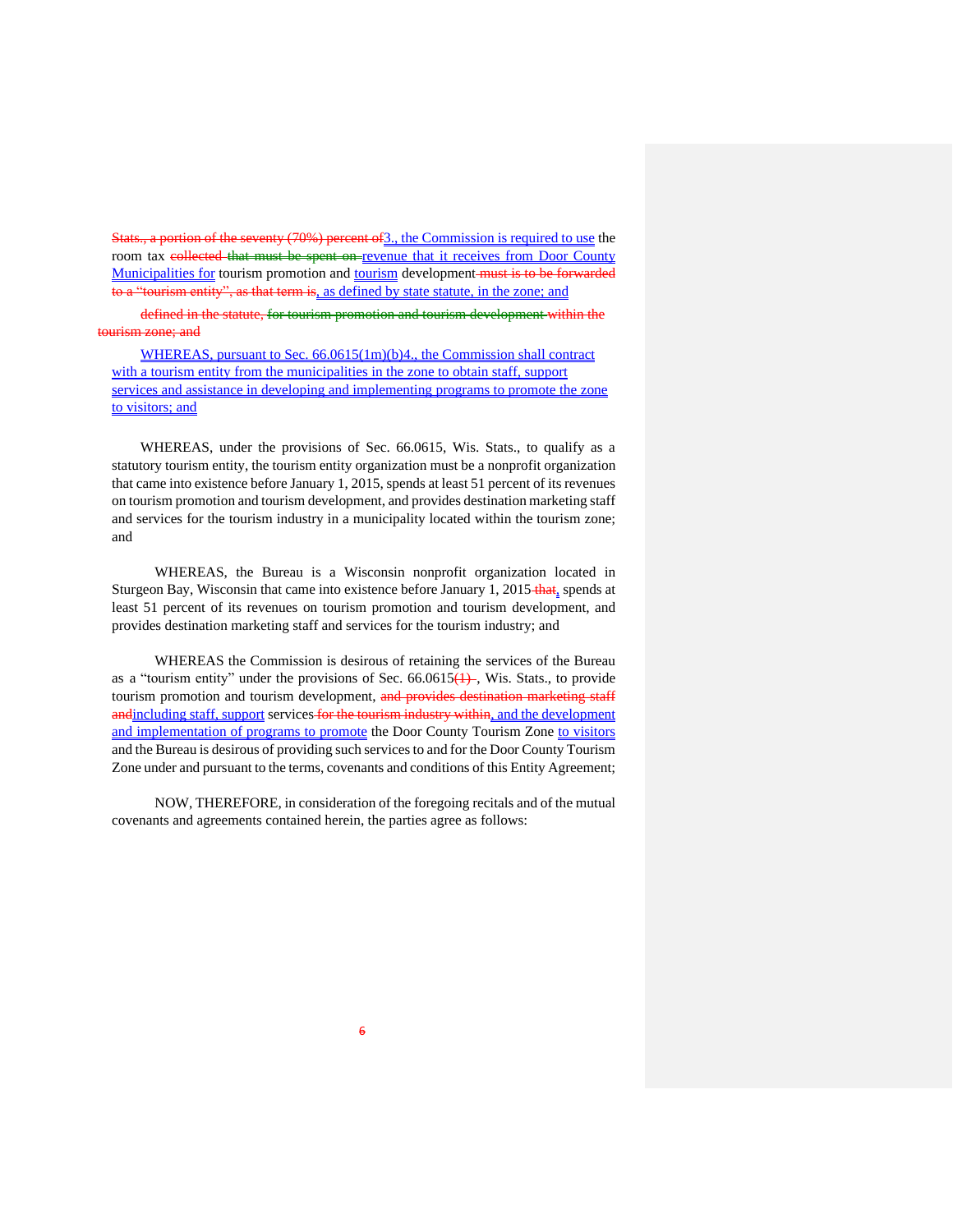#### ARTICLE I PURPOSE

The tourism industry is a significant part of the economies of the tourism zone ereated by the Door County Municipalities Tourism Zone. The continued sustainable growth of tourism throughout Door County is necessary for both the current and long-term economic wellbeing of the Tourism Zone. The **purposepurposes** of this Entity Agreement  $\frac{1}{2}$  is  $\frac{1}{2}$  to create a framework for a cooperative working arrangement between the Commission and the Bureau to develop and, implement a sustainable tourism promotion and tourism development program for the Tourism Zone-during the Term of this Entity Agreement<sub>.</sub>, (2) for the Commission to retain the Services of the Bureau for the provision of staff, support services and assistance in developing and implementing a tourism promotion and tourism development program to promote the Tourism Zone, pursuant to Wis. Stat. §  $66.0615(1m)(b)4$ , and (2) and set forth the respective responsibilities, powers, duties and obligations of the Parties relating to the collection and utilization of room tax revenue.

### ARTICLE II **DEFINITION** S

Section 2.1 DEFINITIONS. The following words and phrases shall have the following meanings when used in this Contract, unless the context clearly indicates a different meaning is intended.

- (a) (a) "Agreement" shall mean this Entity Agreement.
- (b) (b) "Bureau" shall mean the DOOR COUNTY VISITOR BUREAU, INC. of Sturgeon Bay, Wisconsin.
- $(c)$  (e) "Commission" shall mean the DOOR COUNTY TOURISM ZONE COMMISSION of Sister Bay, Wisconsin.
- $(d)$  (d) "Door County Municipalities" shall mean the nineteen (19) local municipalities in Door County, Wisconsin who organized and formed the Door County Tourism Zone and established the Door County Tourism Zone Commission.
- (e) (e) "Effective Date" shall mean  $\underline{May\ 1, 2022}$
- $(f)$  (f) "Entity Agreement" shall mean this Agreement.

**Commented [BZ2]:** Revised to reflect statutory basis and purpose for the agreement, in addition to the cooperative framework.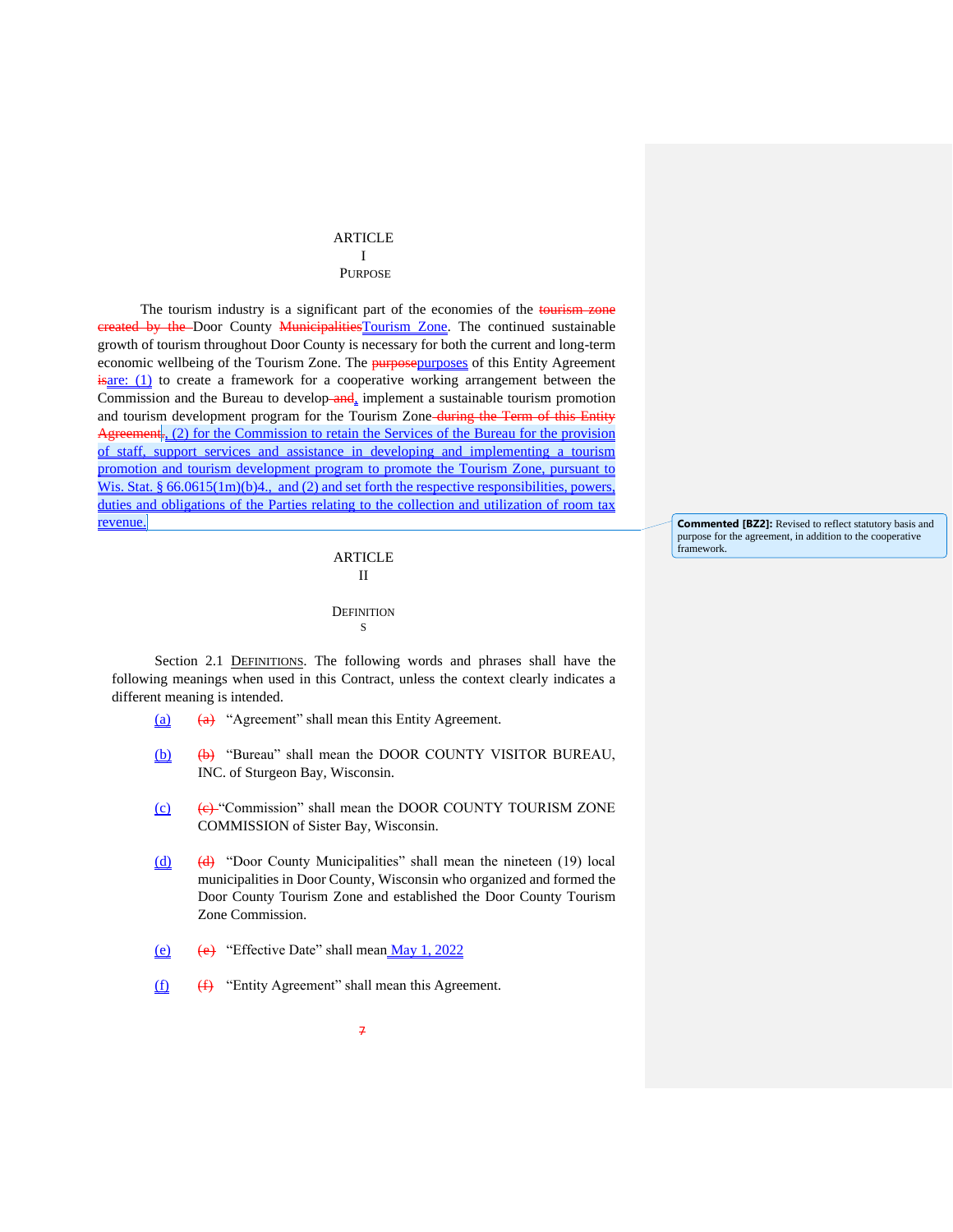(g)  $(g)$  "Tourism Zone" shall mean the Door County Tourism Zone as established by the Door County Municipalities.

Section 2.2 USE OF PHRASES; RULES OF CONSTRUCTION. The following provisions shall be applied wherever appropriate herein:

- $(a)$  (a) "Herein", "hereby", "hereunder", "hereof" and other equivalent words refer to this Agreement as an entirety and not solely to the particular portion of this Agreement in which such word is used.
- $\overline{(b)}$  The definitions set forth in <u>Section 2.1</u> hereof shall be deemed applicable (b) whether the words defined are used in the singular or plural.

#### ARTICLE III APPOINTMENT AND **TERM**

Section 3.1 APPOINTMENT. For the Term of this Entity Agreement, The Commission hereby appoints the Bureau is hereby appointed and designated as the "Tourism Entity" for required under Sec. 66.0615 to provide the Commission with staff, support services, and assistance in developing and implementing programs to promote the Door County Tourism Zone, subject to the terms, covenants and conditions herein. through tourism promotion and tourism development (the "Services"). The Services shall include the contracting for, and direction of, the marketing and tourism promotion efforts funded by Room Tax revenue, and shall further include, but not be limited to, such items and services as sales, marketing and administrative staff; visitor center staff; public relations staff; promotional and advertising material expenses; internet and web services; accounting services; and, administrative services, facilities; supplies and equipment for the same.

Section 3.2 TERM. The term of this Entitythe Agreement shall begin as of the Effective Date hereof and run for a term of  $\frac{1}{26}$  years from that date.

Section 3.3 RENEWAL. This Entity RENEWAL. The Agreement will automatically renew for successive  $\frac{f(w)}{w}$  (24) year terms unless otherwise terminated or amended in the manner made and provided in Section 5.5 Section 7.5 hereof 7.11.

**Commented [BZ3]:** Defining and specifying the "Services", based in large part on current agreement.

**Commented [BZ4]:** Revised term of the agreement. In light of statutory requirement for Commission to contract with a tourism entity (and the Bureau being that entity), we are proposing a longer term for this agreement, subject to the amendment process established in 7.11.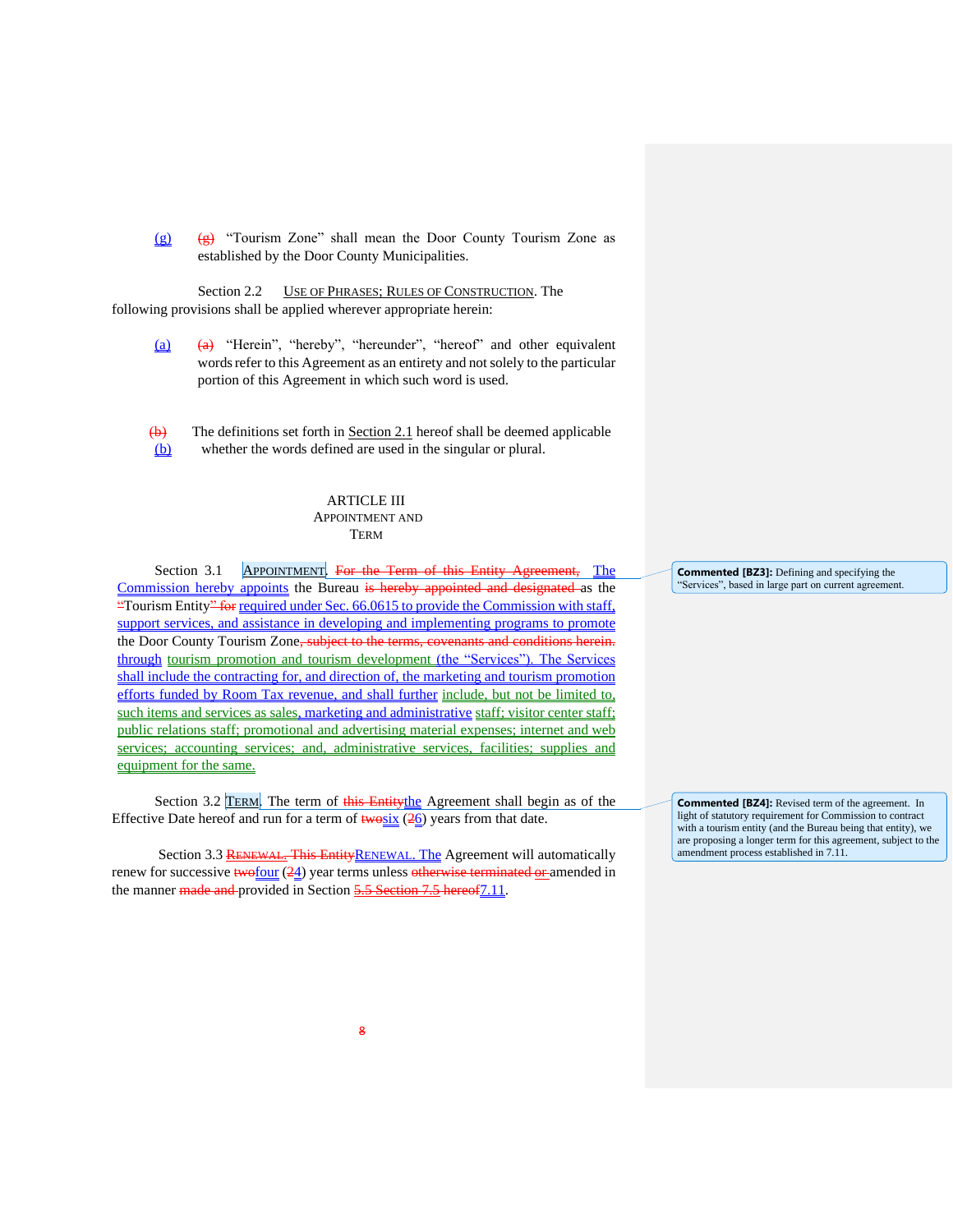#### ARTICLE IV

TOURISM PROMOTION AND TOURISM DEVELOPMENT

Section 4.1 COOPERATIONCOOPERATION AND RESPONSIBILITIES. The Commission and the Bureau shall work together cooperatively to develop and implement a marketing plan for sustained tourism promotion and tourism development in the Tourism Zone that will work toward achieving thesustainable tourism promotion and development goals and objectives ofto promote the CommissionTourism Zone to visitors.

Section 4.2. TOURISM PROMOTION AND DEVELOPMENT GOALS AND OBJECTIVES. The Bureau shall work with the Commission to develop sustainable tourism promotion and development goals and objectives for the current and long-term economic wellbeing of the Dorr Door County Municipalities within the Tourism Zone that shall be subject to Commission approval.

Section 4.3 STRATEGIC MARKETING PLANS. Based upon the sustainable

Section 4.2. TOURISM PROMOTION AND TOURISM DEVELOPMENT GOALS AND OBJECTIVES.

tourism promotion and development goals and objectives determined by the Commission.

(a) The Parties will create a joint strategic planning committee (the "SPC") that will meet before June 1 of each year during the Term of the Agreement for the purpose of discussing and proposing tourism promotion and tourism development goals and objectives for the following year. The SPC may engage in the solicitation, gathering, collection and analysis of data related to the satisfaction of the Door County Municipalities with tourism and the impact of tourism within the Tourism Zone.

(b) By July 1 of each year, after considering any suggestions from the SPC, the Bureau shall present to the Commission goals and objectives for tourism promotion and tourism development in the Tourism Zone (the "Goals and Objectives"). By September 1 of each year, the Commission and the Bureau shall mutually agree to the Goals and Objectives.

**on-Section 4.3 STRATEGIC MARKETING PLANS. On or before October 1 of each** year during the Term of this Entitythe Agreement, the Bureau shall develop and provide the Commission with a **strategic market** marketing and development plan covering a twelve (12) month time frame for promoting and implementing those sustainable tourism promotion and development goals and objectives. The marketing planthe following calendar year (the "Strategic Marketing Plan"). The Strategic Marketing Plan shall include market strategies for implementing the goals Goals and objectives Objectives of that plan as well as a time line for timeline for implementing those strategies and a set of key performance identifiers to monitor the success of the accomplishment of the stated goals and objectives Goals and Objectives.

**Commented [BZ5]:** This Article is reworked and reorganized to provide a defined timeline and process for the development of (1) goals and objectives, (2) strategic marketing plan, and (3) annual budget.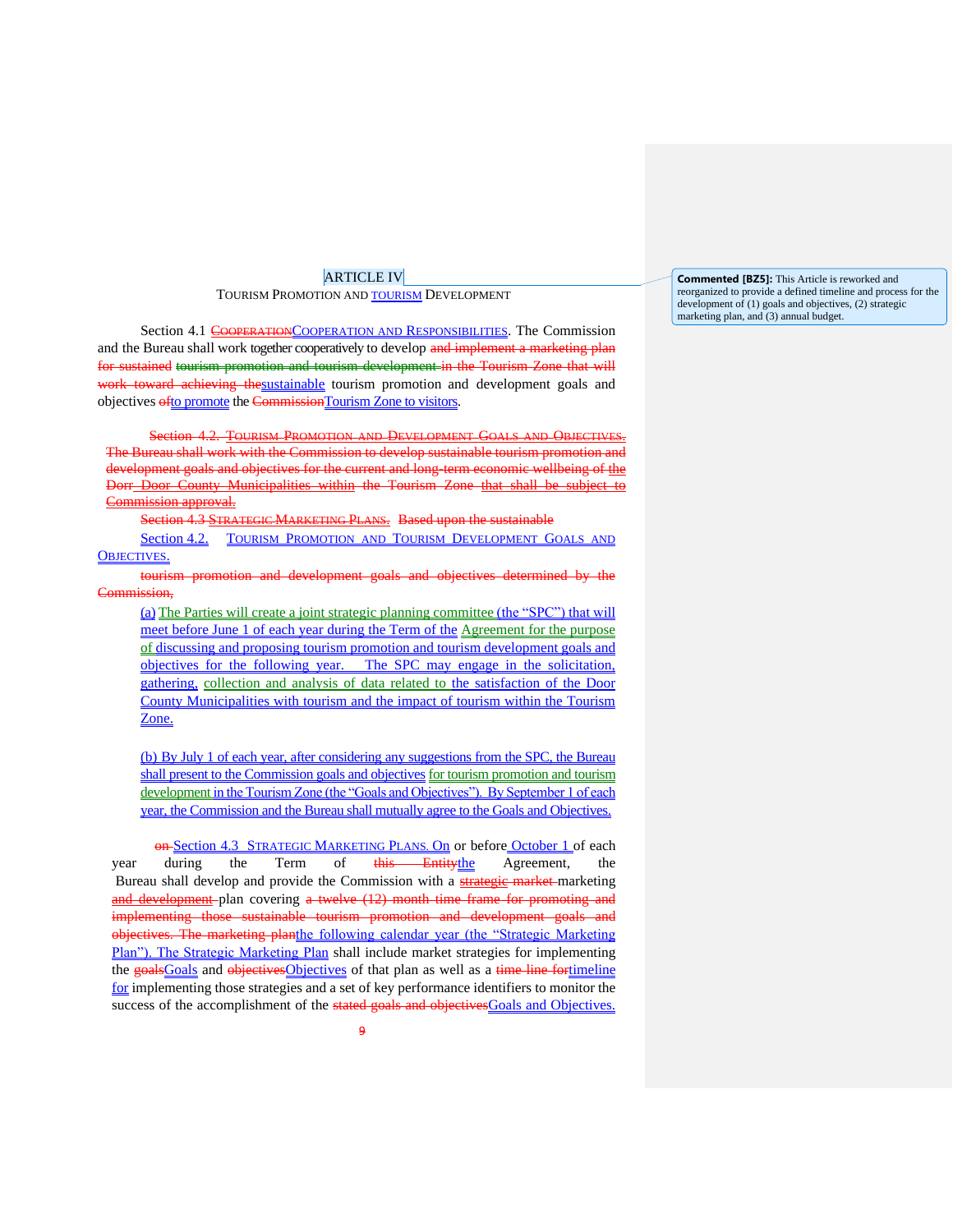The Commission shall provide any comments or suggestions relating to the Strategic Marketing Plan by November 1 of each year.

Section 4.4 STRATEGIC MARKETING PLAN BUDGET. In connection with the

Section 4.4 ANNUAL BUDGET. By December 1<sup>st</sup> of each year the Bureau shall present to the Commission an annual budget for the allocation of Room Tax Revenue for the following calendar year (the "Annual Budget"). The Annual Budget shall provide for the allocation of Room Tax Revenue for the following purposes: (a) the provision of Services under the Agreement, (b) the execution of the Strategic Marketing Plan, and (c) other legal expenditures of Room Tax Revenue, including the Strategic Community Partnership and the Municipal Development Program.

Strategic Marketing Plans identified in Section 4.3, the Bureau shall provide the Commission with a proposed annual budget for funding service, materials and media reasonably necessary to successfully achieve the sustainable tourism promotion and development goals and objectives identified by the Commission which budget shall include, but not be limited to such items and services as sales and marketing staff; visitor center staff; public relations staff; promotional and advertising material expenses; internet and web services; and, administrative services, facilities; supplies and equipment for the same.

> ARTICLE V COVENTANTS OF BUREAU

Section 5.1 DUE ORGANIZATION. The Bureau is a Wisconsin Non-Profit Corporation duly organized, validly existing and in good standing under the laws of the State of Wisconsin and has all requisite corporate power and authority to operate, to carry on its business as presently conducted and as proposed to be conducted under this Entity Agreement; and, to carry out the transactions contemplated by this Agreement. During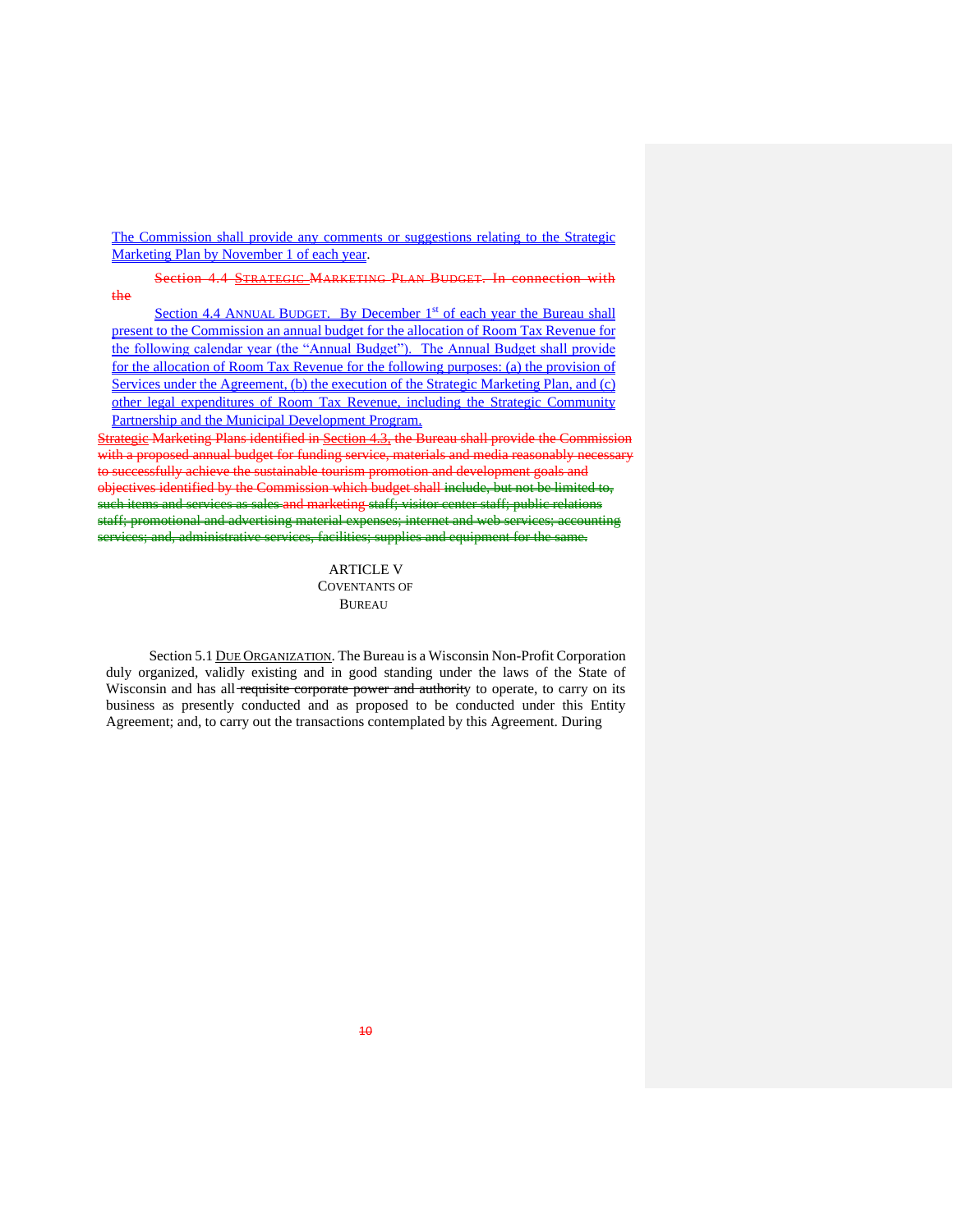the Term of this Agreement the Bureau will remain a nonprofit organization that, spends at least 51 percent of its revenues on tourism promotion and tourism development in order to maintain its status as a qualified "tourism entity" under the provisions of Sec. 66.0615(1), Wis. Stats.

Section 5.2 BOARD OF DIRECTORS. The Bureau will appoint to its Board of Directors an *ex officio* member thereto who is appointed to that position by the Commission. The *ex officio* member may attend meetings of the Bureau's executive committee, provided the *ex officio* member is not a vendor or contractor of the Bureau, an agent or employee of any vendor or contractor of the Bureau, or recipient of any Room Tax Revenue allocated by the Bureau to avoid conflict of interest.

Section 5.3 BUREAU BOARD MEETINGS. As the recipient and distributor of public funds, the Bureau's Board of Directors shall hold monthly Board meetings that comply with the provisions of the Wisconsin Open Meetings Laws including, but not limited to prior publication of meeting agenda, meetings beingBUREAU MEETINGS. The Bureau recognizes the importance of transparency and as such will: (i) publish on its website meeting agendas ahead of time, (ii) conduct board meetings that are open to the public and reporting and posting of, (iii) allow public comment during board meetings, and (iv) post approved meeting minutes on its website.

Section 5.4 STATUS REPORTING. During the Term of this Agreement, the Bureau shall provide the Commission with **monthly** quarterly reports as to the following:

- $\frac{a}{a}$  (a) The status and effectiveness of approved the Strategic Marketing Plan and its programs and strategies.
- $(b)$  (b) The status of the approved strategic marketing budget Annual Budget.

The effectiveness of local government use of room tax dollars tourism promotion and development funds.

Section 5.5 ASSISTANCE WITH REPORTS TO DOOR COUNTY MUNICIPALITIES. The Bureau shall assist the Commission in preparing the annual report to each municipality, as required by Wis. Stat. s.  $66.0615(1m)(d)(4)$ , identifying the purposes for which Room Tax Revenues were spent. This report shall be submitted to the Commission annually by the date established by the Commission each year and cover the preceding calendar year's activities. The report shall include where the money received from the Commission was spent, the return on investment, the success in reaching the goals and objectives for that year.

(d) Interim marketing opportunities and strategies not otherwise contemplated in the current budget or Marketing Plan for possible budget and Plan amendments. The Bureau's quarterly financial statement with budget to actual statement.

**Commented [BZ6]:** Revised to allow ex officio member access to executive committee meetings, provided the member is not a vendor or contractor of Bureau.

Note, a similar ex officio position is provided on the Commission for a Bureau representative.

**Commented [BZ7]:** Maintaining status reporting, but submitting quarterly and narrowing the items in the report to more objective criteria.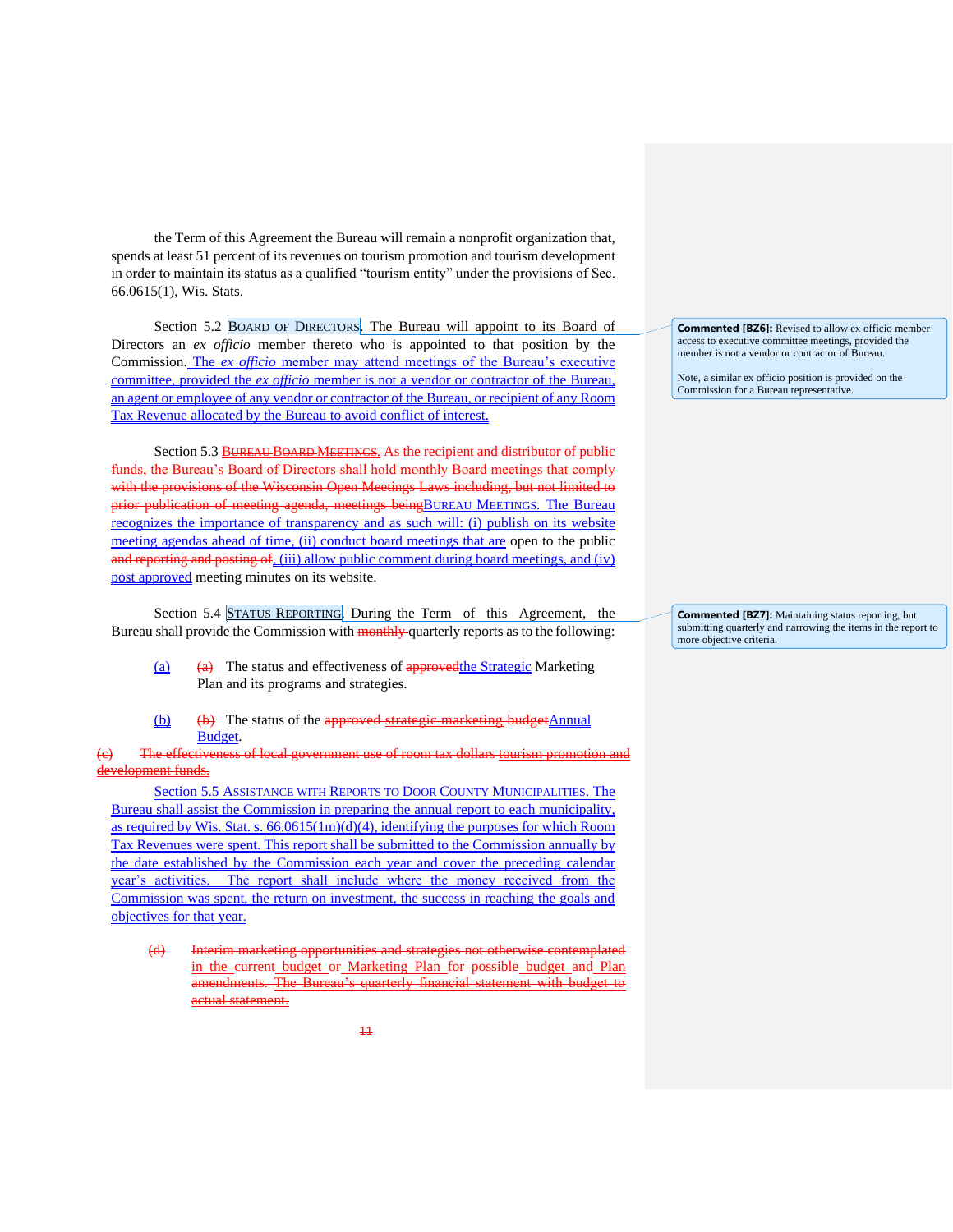Section 5.5 STRATEGIC PLANNING. The Parties will create a joint planning committee that will meet quarterly during the Term of this Entity Agreement for the purpose of researching and prioritizing tourism infrastructure promotion and development goals and objectives.

Section 5.6 COMMUNITY ENGAGEMENT COMMUNITY ENGAGEMENT. The Bureau shall, on a semi annualno less than an annual basis, provide, directly to the Door County Municipalities, a report of their Marketing Program, the status of the effectiveness of that Program as it relates to each individual Door County Municipality, and strategies for that Market Plan moving forward.engage with Door Count Municipalities by providing reports and status updates on the current marketing program and related tourism activity, along with update from local partner community business associations. This community engagement is in addition to the annual report each municipality receives as required by Wis. Stat. § 66.0615(1m)(d)4.

Section 5.7 DATA COLLECTION SATISFACTION SURVEY. The Bureau shall assist Commission in the solicitation, gathering and collection and analysis of data related to residential the satisfaction of Door County residents and municipal satisfaction Door County Municipalities with tourism impact of tourism within the Tourism Zone to assist the Commission in development of future marketing efforts.

Section **5.85.7** ANNUAL AUDIT. The Bureau shall engage and conduct an annual financial audit by a responsible auditing firm and shall provide a copy of that audit to the Commission. The Commission may make recommendations for information or reports to be contained in future audits. The Bureau shall follow, adopt and incorporate into its financial operations recommendations made and provided by the auditor related to generally accepted accounting practices.

#### ARTICLE VI

COVENANTS OF THE

**COMMISSION** 

Section 6.1 BOARD MEMBER APPOINTMENT. The Commission shall annually appoint a duly appointed member of the Commission to serve as the *ex officio* member of the Bureau's Board of Directors, provided the ex officio member is not a vendor or contractor of the Bureau, an agent or employee of any vendor or contractor of the Bureau, or recipient of any Room Tax Revenue allocated by the Bureau to avoid conflict of interest.

Section 6.2 EX-OFFICIO BUREAU APPOINTMENT. The Commission shall appoint a designee of the Bureau to serve as an *ex officio* member of the Commission.

Section  $\frac{6.26.3}{10}$  DISBURSEMENT OF FUNDS. The Commission shall disburse  $\frac{70}{10}$ percent of collected room tax revenuesRoom Tax Revenues to the Bureau. Disbursement shall occur on a monthly basis, consistent with the annual budget adopted by the Bureau **Commented [BZ8]:** This section was moved above to 4.2

**Commented [BZ9]:** Revised to underscore intent and difference from Commission's statutory reporr under s. 66.0615(1m)(d)(4).

**Commented [BZ10]:** Allows Bureau to designate ex officio member appointee to Commission.

**Commented [BZ11]:** This section reworks the disbursement of funds. It underscores that 70% of Room Tax Revenue must go to the Bureau. Such disbursements must occur on a monthly basis, consistent with the Annual Budget and the reserve fund process established below.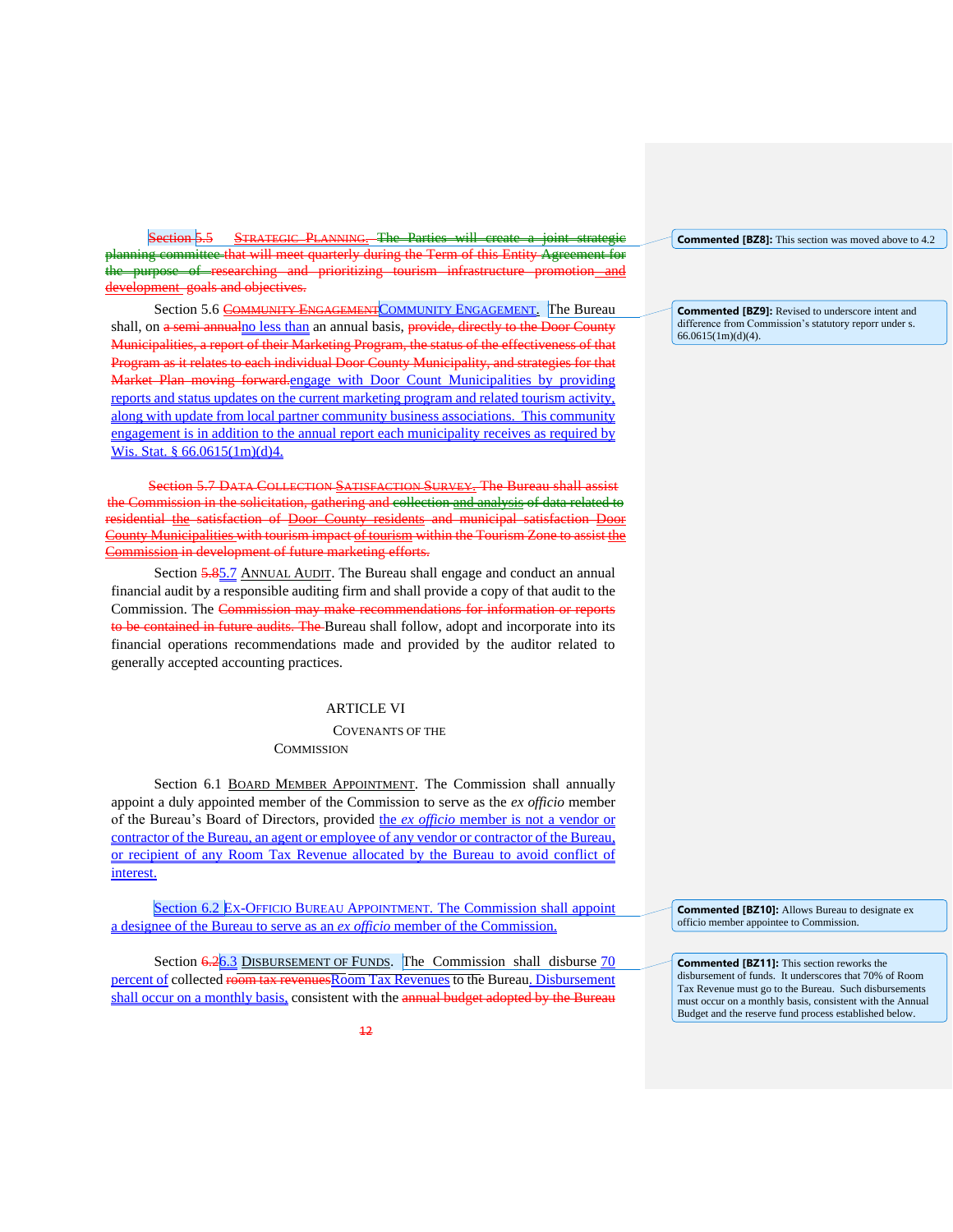and approved by the Commission Annual Budget and Reserve Fund procedures established herein.

(a) The Bureau and Commission acknowledge and agree that the approved annual budget of estimated room tax collections is an estimate, and the Commission has no obligation to reimburse expenses of the Bureau beyond the approved budget or the Room Tax Revenue obtained and kept by the Commission, whichever is less.

(b) The Commission shall distribute the monthly Room Tax Revenues collected to the Bureau, subject to the following conditions:

(i) The Bureau provides the Commission with quarterly financial statements in sufficient detail as determined by the Commission no later than 40 days after the end of the quarter;

(ii) The Bureau provides the Commission with a copy of the Bureau's annual audit itemizing the room tax revenues and expenses; and

(iii) The Commission has sufficient cash reserves to pay the current and next month's estimated expenses.

(c) All monthly Room Tax Revenue that must be spent on tourism promotion or tourism development in excess of the amount provided in the Annual Budget for that month shall be retained by the Commission in a reserve fund. These reserve funds need not be expended in the year they were collected and may be used in the succeeding budget cycle. The Bureau may from time-to-time present special non-budgeted proposals for the use of the reserve funds. The release of reserve funds to the Bureau shall be approved by the Commission.

Section 6.4 REPORTS TO DOOR COUNTY MUNICIPALITIES. The Commission, with the assistance of the Bureau, shall prepare the annual report to each municipality, as required by Wis. Stat. s.  $66.0615(1m)(d)(3)$ , identifying the purposes for which Room Tax Revenues were spent.

ARTICLE VII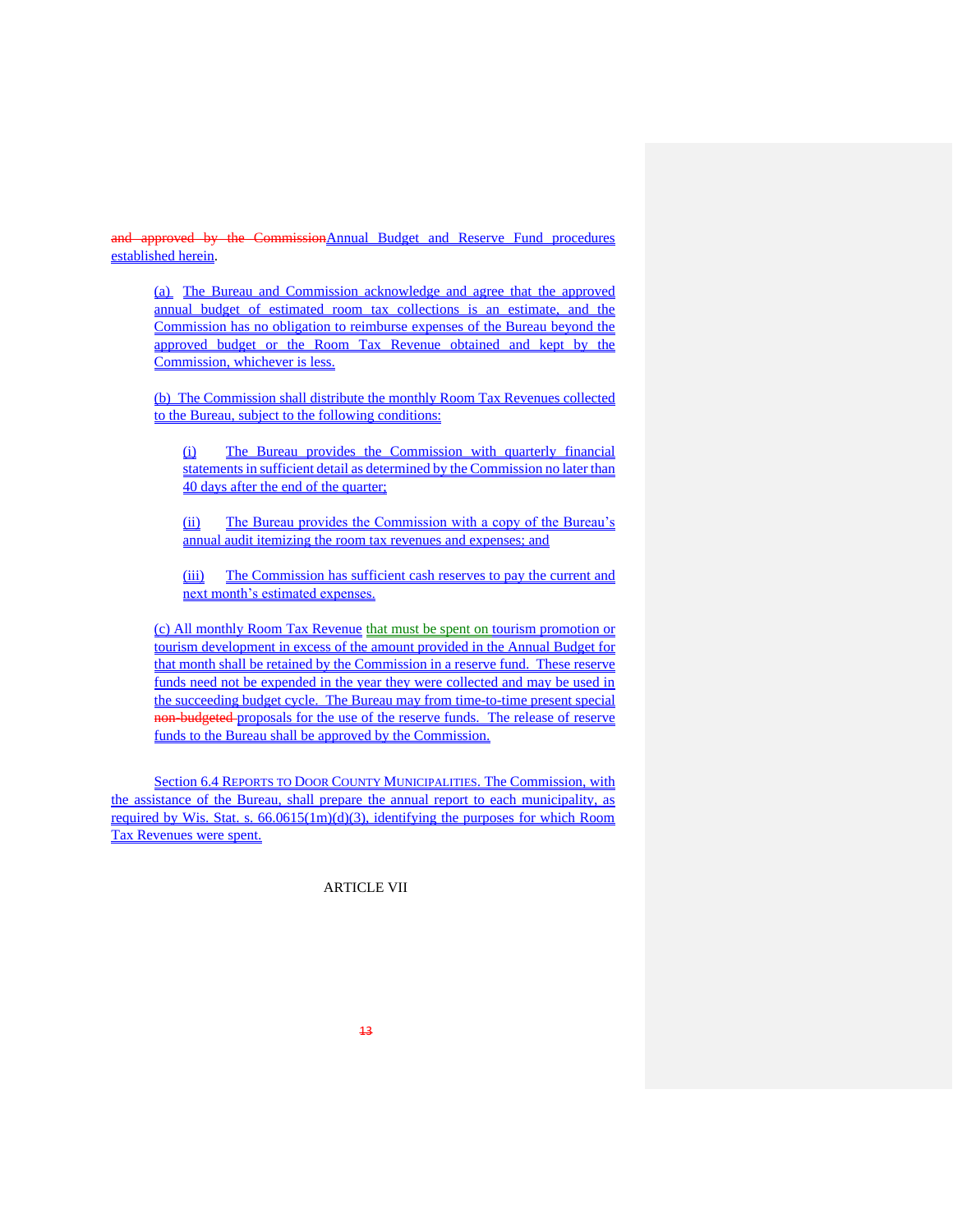#### **MISCELLANEOUS** PROVISIONS

Section 7.1 GOVERNING LAW AND VENUE. This Agreement and the rights of the Parties hereunder shall be interpreted and enforced in accordance with the laws of the State of Wisconsin. All actions involving breach of this Agreement shall be venued in Door County, Wisconsin.

Section 7.2 COMPLIANCE WITH LAWS AND ORDERS. In the event that or regulation, or any order issued by a Governmental Authority, prohibits one from honoring any provision of this Agreement, the Parties shall promptly meet to discuss how they might satisfy the intent of this Agreement by alternative means. If, under such circumstances and after good faith iations, the Parties are unable to reach a mutually-acceptable written agreement to tisfy the intent of the Agreement, then this Agreement shall be null and void and of no further legal effect.<br>ection 7.3 LACK OF

ITY IN ABSENCE OF WRITTEN AMENDMENT. In the event that wision of this Agreement, or any part thereof, is held by a court of competent any other Governmental Authority to be invalid, ineffective or unenforce asonable opinion of either Party such event invalidates the

Section 7.2 SEVERABILITY. The various terms, provisions and covenants herein contained shall be deemed to be separate and severable, and the invalidity or unenforceability of any of them shall not affect or impair the validity or enforceability of the remainder. or intent of this Agreement, then the balance of this Agreement shall surfive or the extent that the Parties agree, in writing, to a mutually-satisfactory amendment by which they are able to satisfy the intent of this Agreement by alternative means. If, under such circumstances and after good faith negotiations, the Parties are unable to reach such a mutually acceptable written amendment to satisfy the intent of the Agreement, then this Agreement shall be null and void and of no further legal effect.

Section  $7.47.3$  CHANGES IN LAWS. Unless otherwise explicitly provided in this Agreement, any reference to laws, ordinances, rules, or regulations shall include such laws, ordinances, rules, or regulations as they may be amended or modified from timeto-time hereafter.

Section 7.5 TERMINATION. Either Party may terminate this Entity Agreement at any time, on ninety (90) days prior written notice to the other.

Section 7.4 DISPUTE RESOLUTION. The Parties shall provide written notice of a dispute within a reasonable time after the event giving rise to the dispute. The Parties agree to negotiate any dispute between them in good faith for a period of 30 days following such notice. The Parties may agree to submit any dispute to mediation or binding arbitration, but such mediation or arbitration shall not be required or a prerequisite to initiating a lawsuit to enforce this Agreement.

Section 7.67.5 ACCOUNTING AND AUDIT. The Parties acknowledge that the funds funding this Entity Agreement are public funds derived from the statutory authority of the Municipalities to levy a tax. As such, the Parties shall have the right throughout the Term of this Entity Agreement, upon reasonable prior notice, to audit the other Party's

**Commented [BZ12]:** Uncertain on the intent here, and uncomfortable with the breadth and vagueness of this section. 7.11(c) in the amendments section below is intended to address this issue.

**Commented [BZ13]:** Based on statutory obligation to contract with a tourism entity, this language is focused on keeping continuity in the agreement.

**Commented [BZ14]:** Dispute resolution section allowing for notice of disputes and mediation. This language is consistent with prior agreements.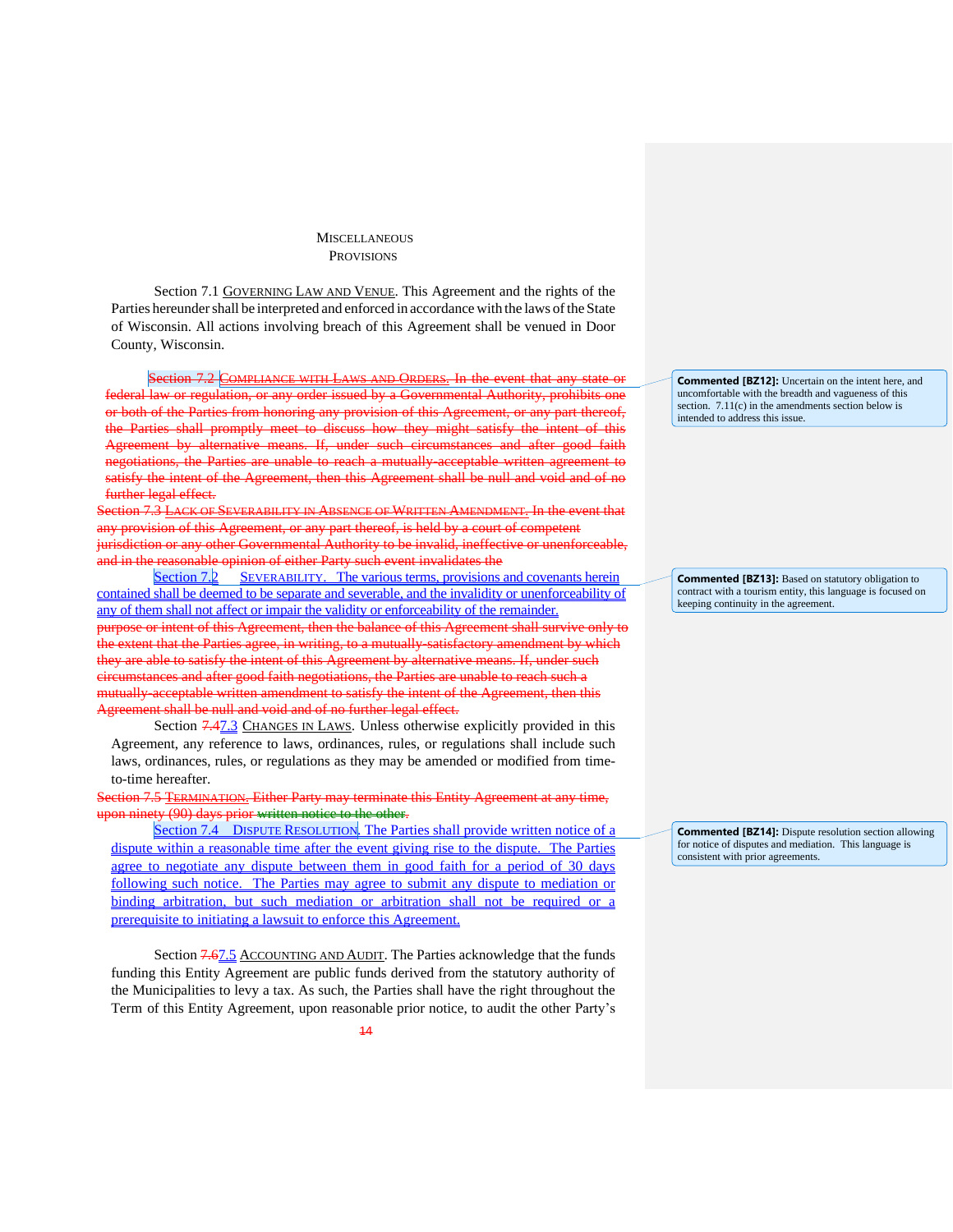books and records to the limited extent necessary to verify the basis for any claim by either of the Parties for payments hereunder or to determine the other Party's compliance with the terms of this Entity Agreement. The audited Party shall make such records available at its office during normal business hours and the auditing Party shall reimburse the other Party for reasonable costs incurred by the audited Party by the audit, as supported by appropriate documentation.

Section **7.77.6** INTERPRETATION. This Agreement shall be interpreted as though jointly drafted by the Parties.

Section 7.87.7 HEADINGS. The headings, titles or captions contained in this Agreement have been inserted only as a matter of convenience and for reference, and such captions in no way define, limit, extend or describe the scope of this Agreement or the intent of any provision hereof.

Section 7.9 No.7.8 THIRD-PARTY BENEFICIARIES. The Commission recognizes that the Bureau will enter into contracts for tourism marketing services based upon the authority granted the Bureau and consistent with the Annual Budget. Except as otherwise explicitly provided byin this Agreement, thisthe Agreement does not create any thirdparty benefits to any person or entity other than the Parties and is solely for the consideration herein expressed.

Section 4.107.9 SUCCESSORS. This Agreement shall benefit and be binding upon the Parties' successors and permitted assigns.

Section 7.117.10 FURTHER ACTION. Each Party agrees from time to time to execute and deliver such further instruments, and to take such further action not inconsistent withthe provision of this Agreement, as may reasonably be necessary in order to fully perform and carry out the terms and intent of the Agreement.

Section 7.127.11 AMENDMENTS.

(a) This Entity Agreement may not be modified or amended except by a written instrument executed by both Parties. Such amendments may be agreed to by the Parties at any time.

Section 7.13 TIME IS OF THE ESSENCE. Time is of the essence in the performance of all terms and provisions of this Entity Agreement.

(b) Beginning in 2024, and continuing each year thereafter, by March 1 either Party may provide written notice to the other of the Party's intent to propose amendments to this Agreement. Following such notice, the Parties agree to negotiate in good faith mutually agreed upon amendments to this Agreement for a period of 60 days.

(c) In the event of any change to state statute Wis. Stat. § 66.0615 governing the collection or disbursement of Room Tax Revenues, or the responsibilities or obligations **Commented [BZ15]:** Modified to reflect understanding that Bureau will be entering into agreements with vendors and contracts with room tax revenue based on annual budget.

**Commented [BZ16]:** This section is intended to set process for future amendments that may be desirable or required by changes in state statute.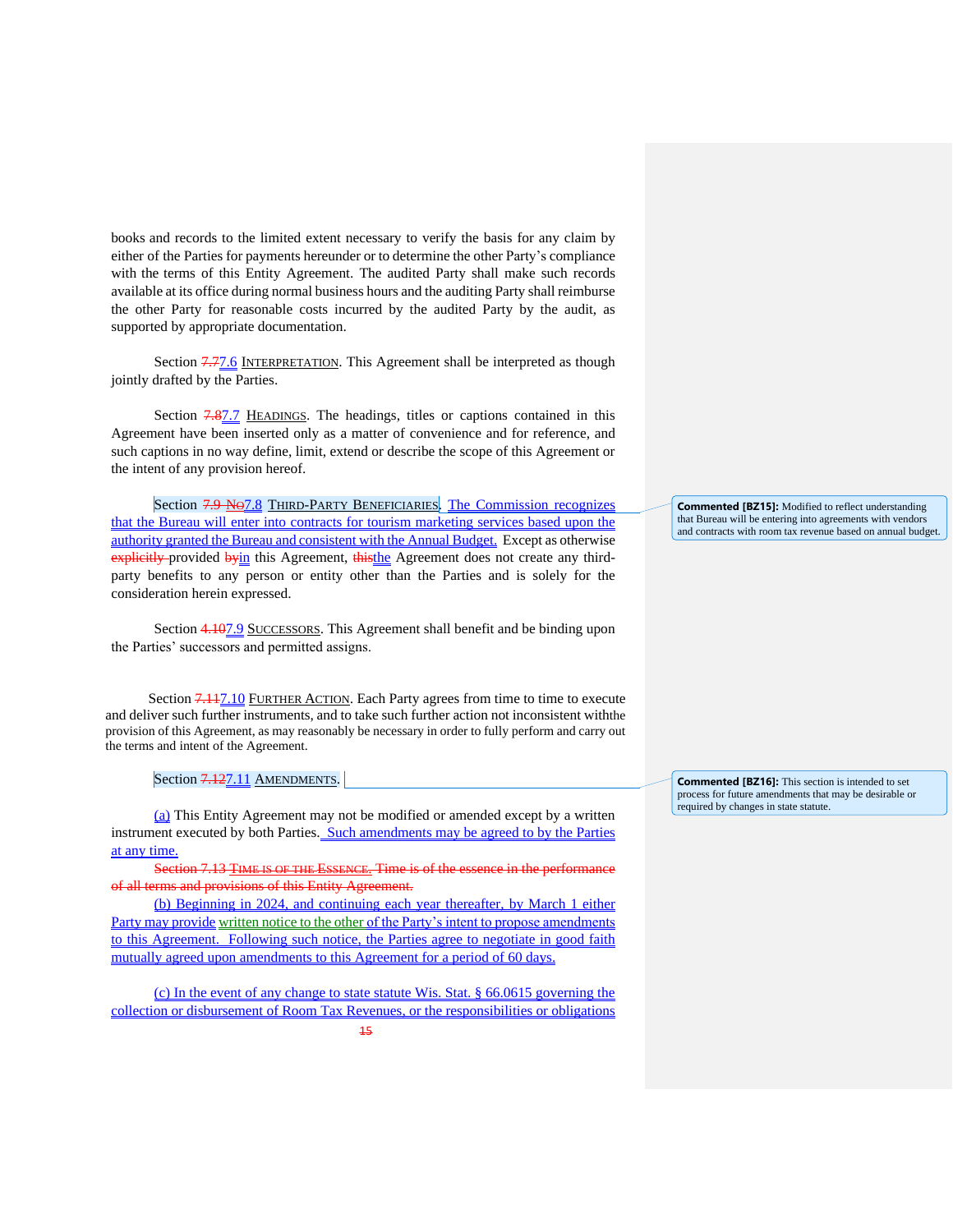of the Door County Municipalities, the Commission, or the Bureau, the Parties agree to negotiate in good faith mutually agreed upon amendments to this Agreement that are consistent with the changes to state law.

Section 7.147.12 EXECUTION IN COUNTERPARTS. This Entity Agreement may be executed in counterparts, each of which shall be considered an original instrument, but all of which shall be considered one and the same Agreement.

Section 7.157.13 ENTIRE AGREEMENT. This Agreement, and the Recitals set forth above, contains the entire agreement between the Parties with respect to the transactions contemplated by this Agreement and matters related thereto, and does hereby supersede and render null and void and of no further force or effect any and all prior agreements, drafts of agreements and understandings between the Parties.

IN WITNESS WHEREOF, the parties hereto have by their duly authorized officers and representatives set their hands and affixed their seals on the date set forth below their name.

| Date: $\qquad \qquad$                                                                                                                                                                                                          | DOOR COUNTY TOURISM ZONE<br><b>COMMISSION</b> |
|--------------------------------------------------------------------------------------------------------------------------------------------------------------------------------------------------------------------------------|-----------------------------------------------|
|                                                                                                                                                                                                                                | Josh Van Lieshout, Chair                      |
|                                                                                                                                                                                                                                | ATTEST:                                       |
|                                                                                                                                                                                                                                | By: $\qquad \qquad$<br>, Secretary            |
| Date: the contract of the contract of the contract of the contract of the contract of the contract of the contract of the contract of the contract of the contract of the contract of the contract of the contract of the cont | DOOR COUNTY VISITOR BUREAU, INC               |
|                                                                                                                                                                                                                                |                                               |

, President , President

 $By:$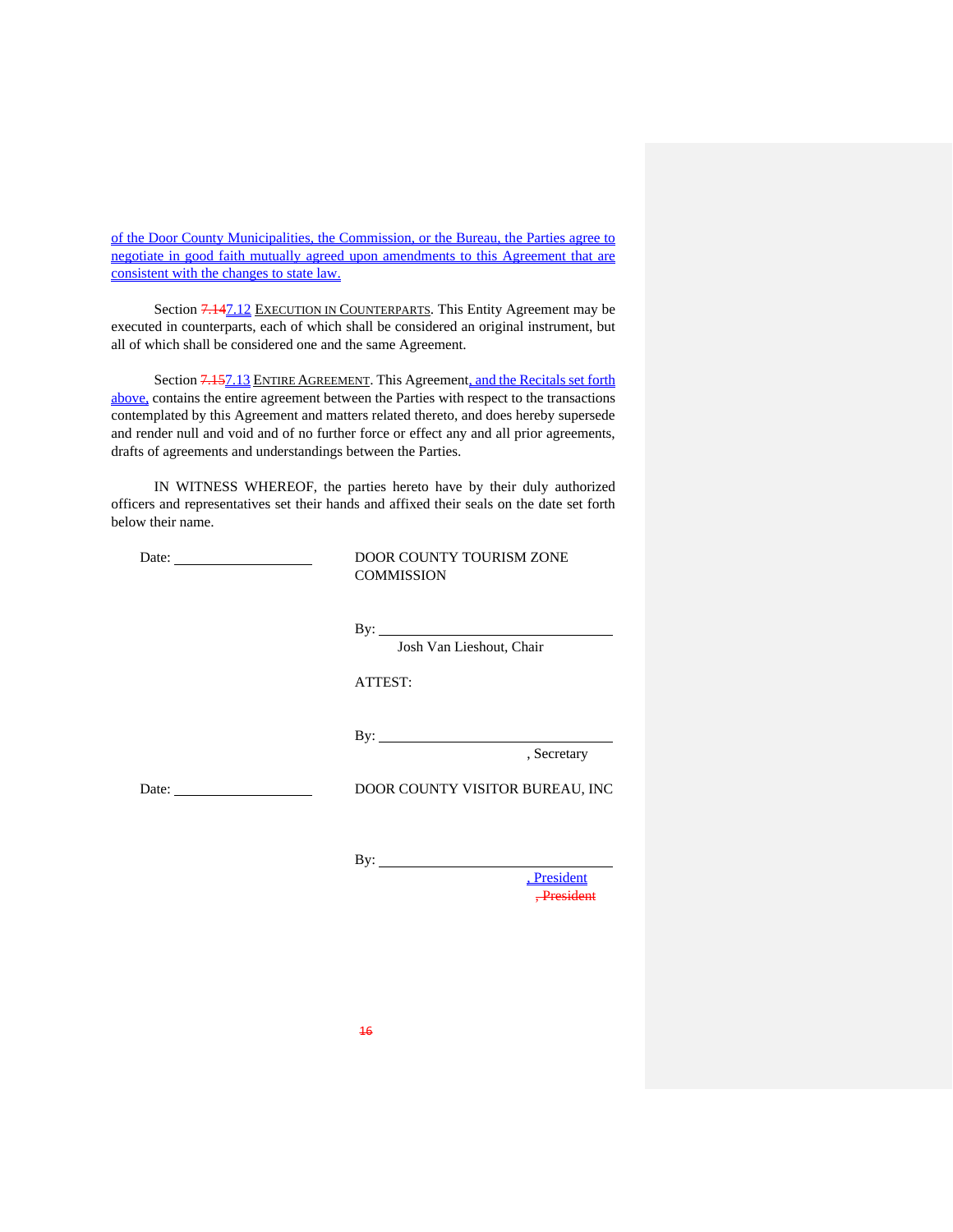| <b>ATTEST:</b> |                        |
|----------------|------------------------|
|                |                        |
| Bv÷            | <del>, Secretary</del> |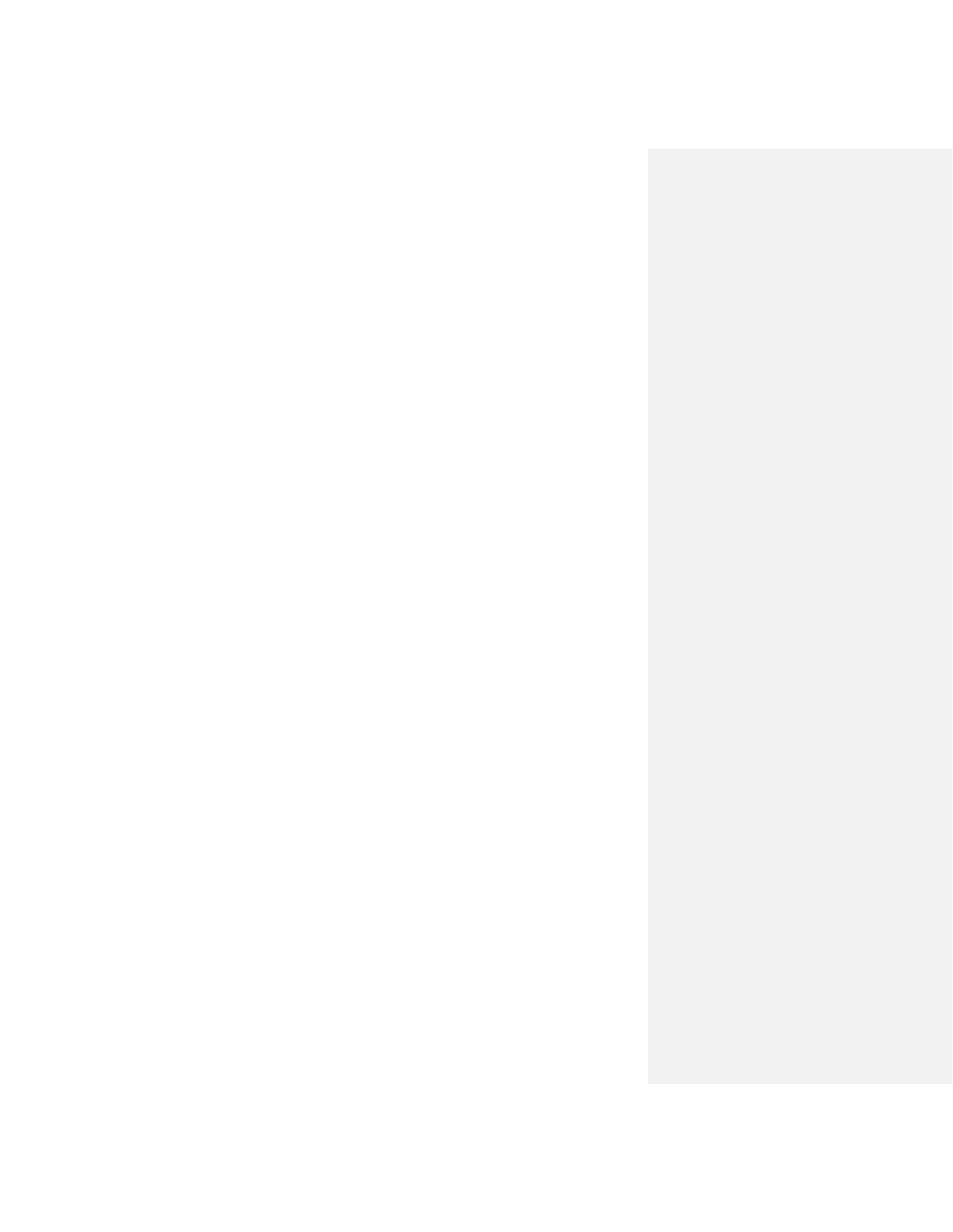

 **DOOR COUNTY TOURISM ZONE SPECIAL JOINT EXECUTIVE COMMITTEE MEETING Minutes of December 20, 2021- 3:00 p.m. Meeting conducted from Council Chambers City of Sturgeon Bay - 421 Michigan Street** 

## **ACTION ITEMS:**

- **Eliot moved and Anderson seconded to approve the agenda.** Motion carried.
- **Discussion regarding the drafted Entity Agreement between Destination Door County and the Door County Tourism Zone Commission.**
- **Consideration of adjournment in to Closed Session pursuant to Wisconsin State Statutes, Section 19.85(1)(i)**
- **to consider any and all matters related to acts by businesses under s. 560.15 which, if discussed in public,**
- **could adversely affect the business, its employees or former employees; to wit: consideration of Entity**
- **Agreement action and modification.**
- **Consider a motion to reconvene into Open Session.**
- **Discussion and consideration of action from Closed Session, if required.**
- **Discussion regarding matters to be placed on a future agenda or referred to a committee, official or employee.**
- 
- **Anderson moved to adjourn; Neddersen seconded.** Motion carried.
- \_\_\_\_\_\_\_\_\_\_\_\_\_\_\_\_\_\_\_\_\_\_\_\_\_\_\_\_\_\_\_\_\_\_\_\_\_\_\_\_\_\_\_\_\_\_\_\_\_\_\_\_\_\_\_\_\_\_\_\_\_\_\_\_\_\_\_\_\_\_\_\_\_\_\_\_\_\_\_\_\_\_\_\_\_\_\_\_\_\_\_\_\_\_\_\_\_

 **Committee Members Present by Roll Call:** Fred Anderson, Dave Eliot, Nedd Neddersen, Bryan Nelson, Linda Wait, and Josh Van Lieshout.

- **Absent:** None.
- **Excused:** Bill Weddig.

 **Also in Attendance:** Matt Meacham/**DCTZC,** Juliana Behme**/DCTZC,** Julie Gilbert/**DDC,** Vicki Wilson**/DDC**, Todd Trimberger/**DDC**, Greg Stillman/**DDC**, Jon Jarosh**/DDC**.

## **Call to Order**

- Chair Van Lieshout called the meeting to order at 3:05 p.m.
- **Eliot moved and Anderson seconded to approve the agenda.** Motion carried.

**Discussion regarding the drafted Entity Agreement between Destination Door County and the Door County** 

## **Tourism Zone Commission.**

32 Van Lieshout reviewed the events of the December 6th Special Executive Committee meeting and said he had met with Gilbert and Jarosh to discuss the documents and refine language.

- **Anderson moved and Neddersen seconded to move into closed session.** Motion Carried.
- **Discussion and consideration of action from Closed Session, if required.**
- Van Lieshout reviewed the proposed changes for the DDC redlined document discussed in closed session.
- On page 7, the third line from the bottom in the first paragraph needs to be changed to a three (3) in the section that says "and (2) and set forth the respective responsibilities." In Section 3.1, some of the descriptors
- do not discuss tangible developments as it does in the State statute, including convention centers.
- Although the Commission does not plan on funding a convention center, the other points in the statute
- should be included.
- Nelson said infrastructure should also be added to 3.1.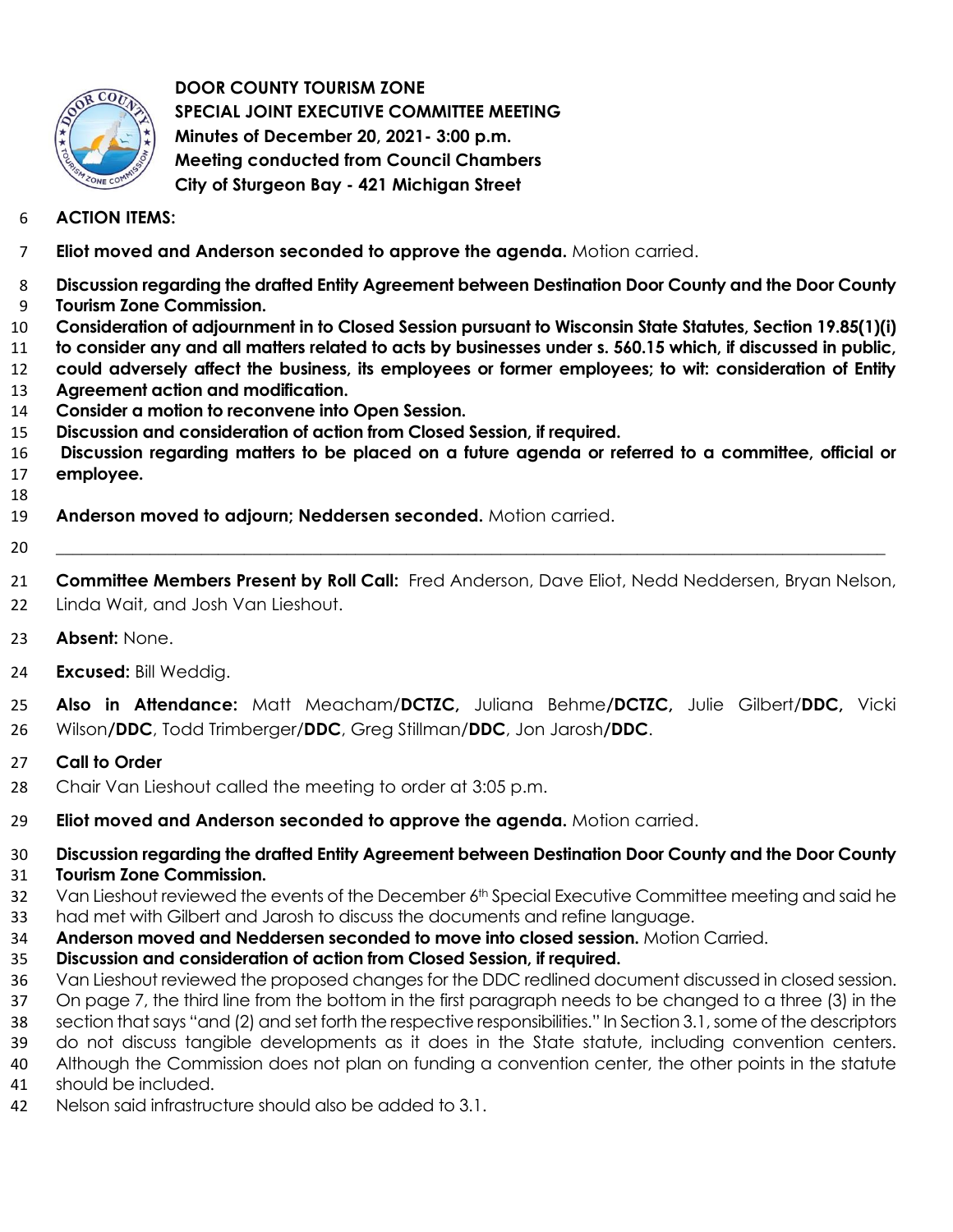- Van Lieshout continued by saying Section 3.2 would be modified to a two-year term and a rolling two-year
- renewal.
- Nelson said the Committee felt strongly that a six-year commitment without change would not be wise.
- Stillman said a rolling one-year commitment as it had been in the past would be too short.
- 47 Van Lieshout said in 4.2 there should be a longer-term strategic plan for the Strategic Planning Committee with a yearly review. The term would be changed to three years. Van Lieshout asked whether this would be acceptable.
- Jarosh said there would be no issue with this.
- Gilbert agreed that focusing on infrastructure would make a three-year plan more necessary.
- 52 Van Lieshout said the goals and objectives in 4.2 (b) would be approved by mutual voting. Both entities
- would vote to approve the goals and objectives. In 4.3 and 4.4, the Commission needs to give explicit
- approval for each of these plans both for a sense of collaboration and to ensure that governmental dollars
- are being spent according to the law.
- Gilbert asked what this would mean.
- Neddersen said there would need to be DDC joint approval before it is sent to the TZC.
- Van Lieshout suggested completing both actions in a joint committee meeting each year in the fall that is
- designated for regular business and DDC matters only. In Section 5.2, the Commission would like to change
- the language for an ex-officio member to be placed on the executive board, not only allowed to attend.
- Additionally, the section on conflict of interest for a vendor or contractor should be removed. Everything after "may attend meetings of the Bureau's executive committees." Due to the fact that Commissioners
- are already required to follow state statutes on ethics and the statute is thorough, it is not needed. In
- Section 5.3 it was noted by Commissioners that sometimes DDC goes into closed session for reasons other
- than the closed session law dictates. In the interest of transparency, closed session should be limited to personnel matters, competitive bargaining, and litigation.
- Van Lieshout continued with 5.6 requesting to add a portion that is reflective of tourism infrastructure where "including but not restricted to municipal investment as it relates to overnight stays" is added after "and
- related tourism activity," to determine whether room tax dollars are being spent effectively. In 6.1, the
- portion further describing conflict of interest restrictions would also be struck. In Section 6.2 the ex-officio
- member would be supported but the Commission requests that the member is a DDC board member.
- Trimberger expressed that DDC would like to have the option to designate a board member or staff person to the position.
- Van Lieshout stated that DDC would nominate someone to serve on the Commission as an ex officio member and the TZC would confirm them.
- Gilbert clarified that the Commission would select the member to serve in the ex officio position.
- Stillman said the reasoning used to suggest using a staff member or the CEO to ensure that the person who receives direct information has more intimate knowledge of DDC's day-to-day operations.
- Eliot said the boards need to be well connected and passing information through staff up to the board may be less effective.
- 81 Van Lieshout said in 7.4 the arbitration portions would be struck from the language. Additionally, in 7.11,
- 82 Van Lieshout suggested creating a 180-day cancelation clause for either party with a written notice and
- without cause.
- **Adjournment**

# **Anderson moved to adjourn; Neddersen seconded.** Motion carried.

86 Respectfully submitted,

Juliana *Behm*e

Juliana Behme

Administrator